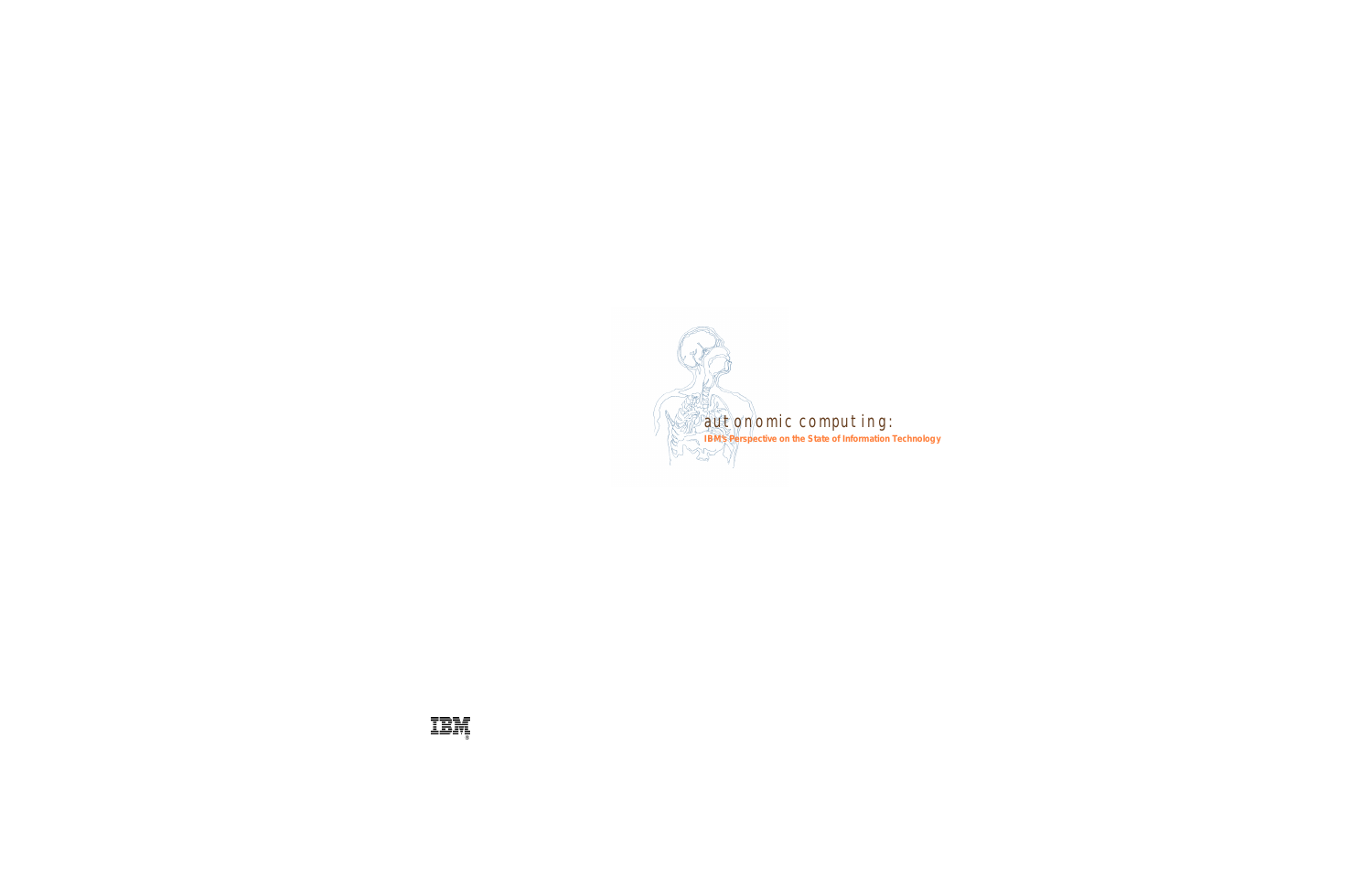the information technology industry loves to prove the impossible possible.

We obliterate barriers and set records with astonishing regularity. But now we face a problem springing from the very core of our success — and too few of us are focused on solving it.

More than any other I/T problem, this one  $-$  if it remains unsolved — will actually prevent us from moving to the next era of computing. Interestingly enough, it has little to do with the usual barriers that preoccupy us.

It's not about keeping pace with Moore's Law, but rather dealing with the consequences of its decades-long reign. It's not directly related to how many bits we can squeeze into a square inch, or how thinly we can etch lines in silicon. In fact, a continued obsession with the smaller/faster/cheaper triumvirate is really a distraction.

It's not a barrier of "machine intelligence," either, that threatens our progress. It has less to do with building "thinking machines" that embody the popular conception of artificial intelligence (AI) than automating the day-to-day functioning of computing systems. It may sound odd coming from the creators of Deep Blue, but we don't really need a better chess-playing supercomputer — or sentient machines and androids programmed to love and laugh — to overcome the largest obstacle standing in our way.

The obstacle is complexity. Dealing with it is the single most important challenge facing the I/T industry.

*It is our next Grand Challenge.*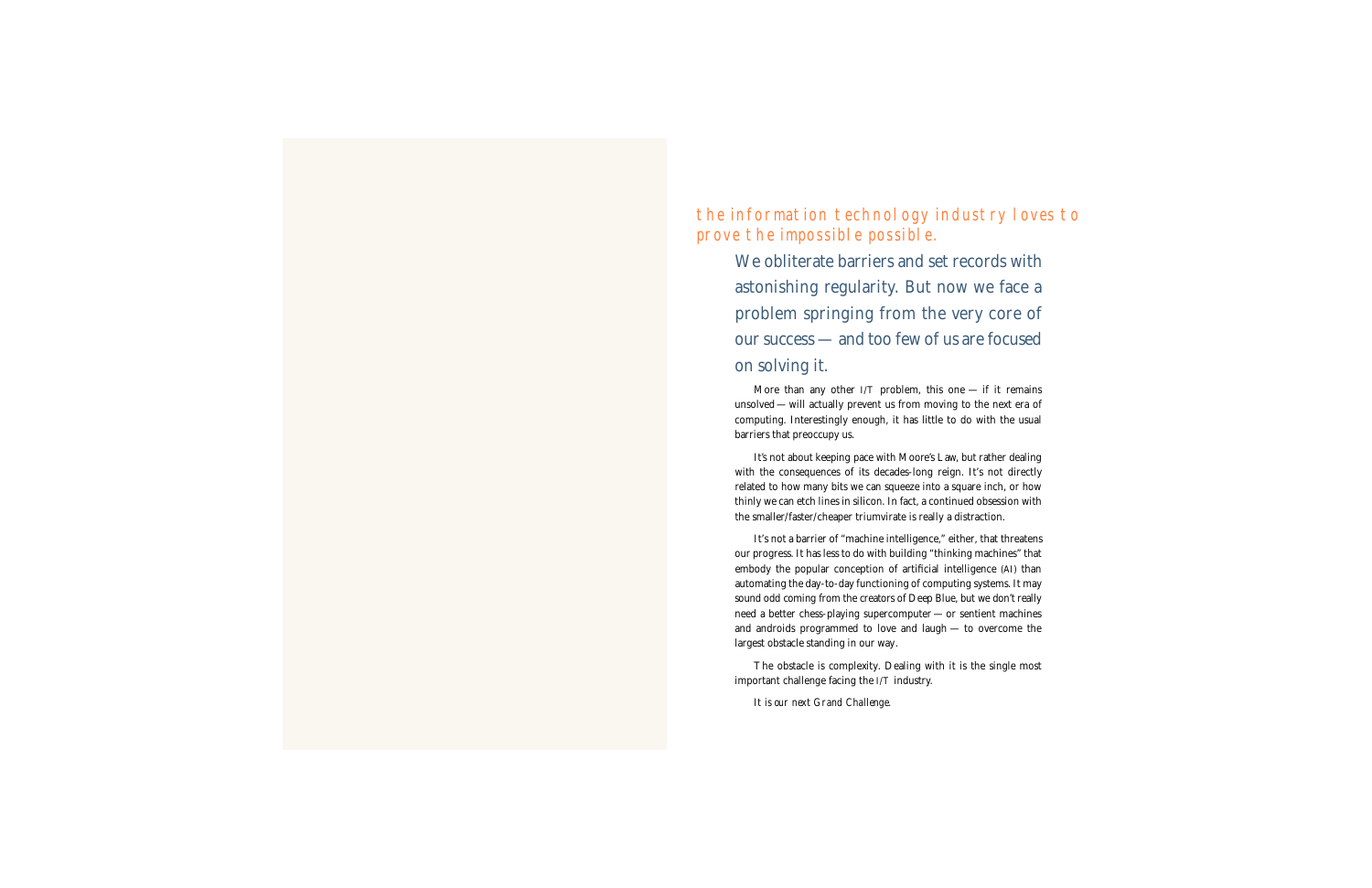We in the  $I/T$  industry continue to create increasingly powerful computing systems. Why? To make individuals and businesses more productive by automating key tasks and processes. *And for good reason:* in the evolution of humans and human society , automation has always been the foundation for

progress. Relegate life's mundane requirements to "automatically handled," and we free our minds and resources to concentrate on previously unattainable tasks. Few of us worry about harvesting the grain to grind the flour to bake bread — we buy it at a nearby  $store$  — or about how we'll connect with a friend halfway across the globe—we simply pick up the phone.  $\frac{1}{2}$  **SEE FIGURES 1** & 2

> But evolution via automation also produces complexity as an unavoidable byproduct. *Computing systems especially have proved this true.*

> Follow the evolution of computers from single machines to modular systems to personal computers networked with larger machines and an unmistakable pattern emerges: incredible progress in almost every aspect of computing—microprocessor power up by a factor of 10,000, storage capacity by a factor of 45,000, communication speeds by a factor of 1,000,000— but at a price. Along with that growth has come increasingly sophisticated architectures governed by software whose complexity now routinely demands tens of millions of lines of code. Some operating environments weigh in at over 30 million lines of code created by over 4,000 programmers!

**F IGURE 1**

#### **Progress in Agriculture**

**Nearly two centuries of innovations in automating manual tasks in agriculture have enabled efficiencies in both the production and yield of crops. Within this time frame farming as a percentage of the labor force decreased from 90 percent to 2.6 percent and labor hours to produce 100 bushels of wheat dropped from 300 hours to just 3 hours.** (Source: U.S. Department of Agriculture)



#### **F IGURE 2**

#### **Progress in Telephony (U.S. Only)**

**AT & T /Bell System's implementation of an automated switching protocol in the 1920s allowed it to meet demand for telephones without outpacing the supply of human**  switchboard operators. (Source: AT&T/Bell Systems)

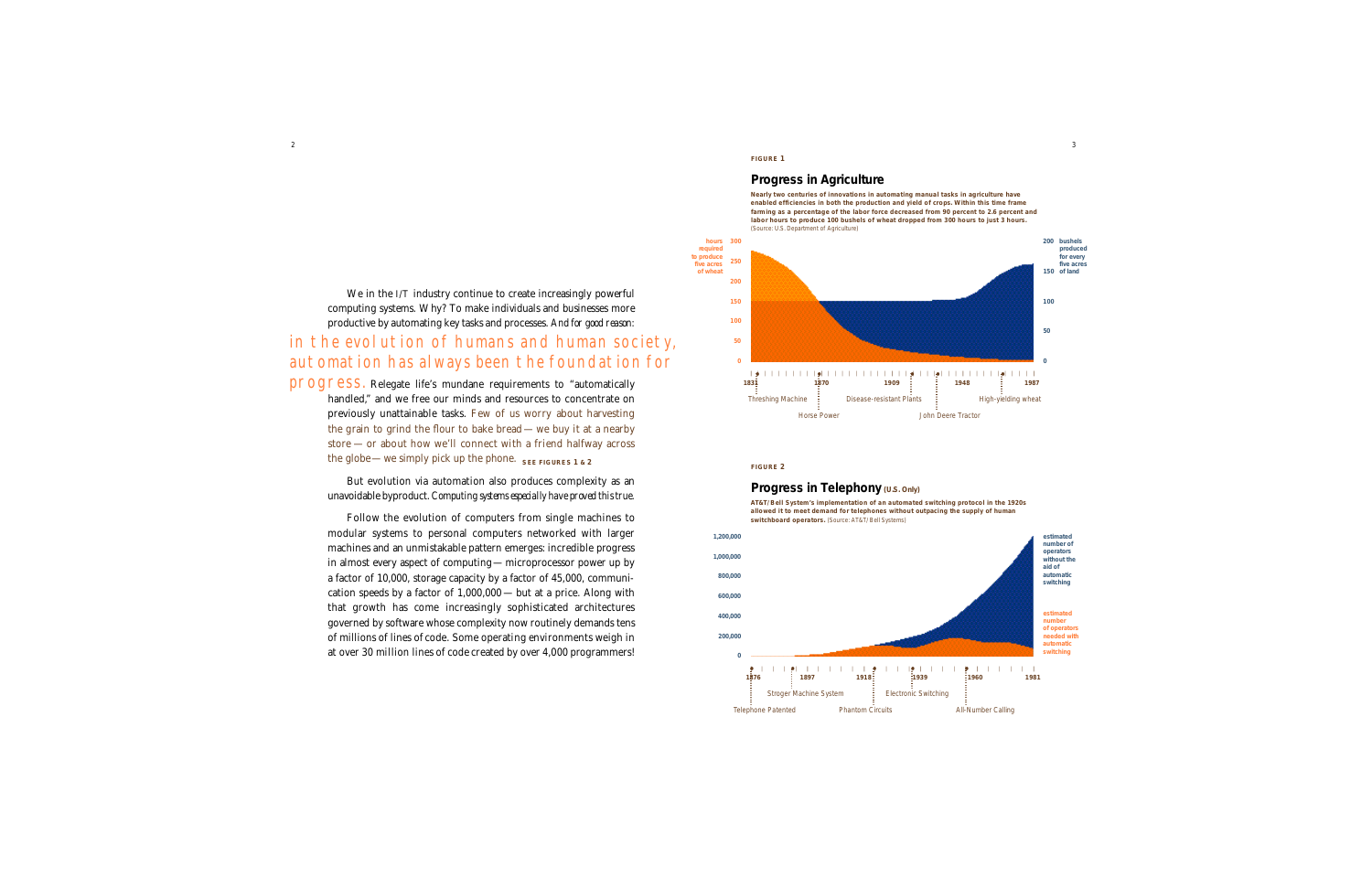4

The Internet adds yet another layer of complexity by allowing us to connect — some might say entangle — this world of computers and computing systems with telecommunications networks. In the process, the systems have become increasingly difficult to manage and, ultimately, to use  $-\text{ask}$  anyone who's tried to merge two I/T systems built on different platforms, or consumers who've tried to install or troubleshoot DSL service on their own.

In fact, the growing complexity of the  $I/T$  infrastructure threatens to undermine the very benefits information technology aims to provide. Up until now, we've relied mainly on human intervention and administration to manage this complexity. *Unfortunately, we are starting to gunk up the works.* 

Consider this: at current rates of expansion, there will not be enough skilled I/T people to keep the world's computing systems running. Unfilled I/T jobs in the United States alone number in the hundreds of thousands. Even in uncertain economic times, demand for skilled I/T workers is expected to increase by over 100 percent in the next six years. Some estimates for the number of I/T workers required globally to support a billion people and millions of businesses connected via the Internet—a situation we could reach in the next decade—put it at over 200 million, or close to the population of the entire United States.

Even if we could somehow come up with enough skilled people, the complexity is growing beyond human ability to manage it. As computing evolves, the overlapping connections, dependencies, and interacting applications call for administrative decision-making and responses faster than any human can deliver. Pinpointing root causes of failures becomes more difficult, while finding ways of increasing system efficiency generates problems with more variables than any human can hope to solve.

Without new approaches, things will only get worse. Paradoxically, to solve the problem—make things simpler for administrators and users of  $I/T$  — we need to create more complex systems.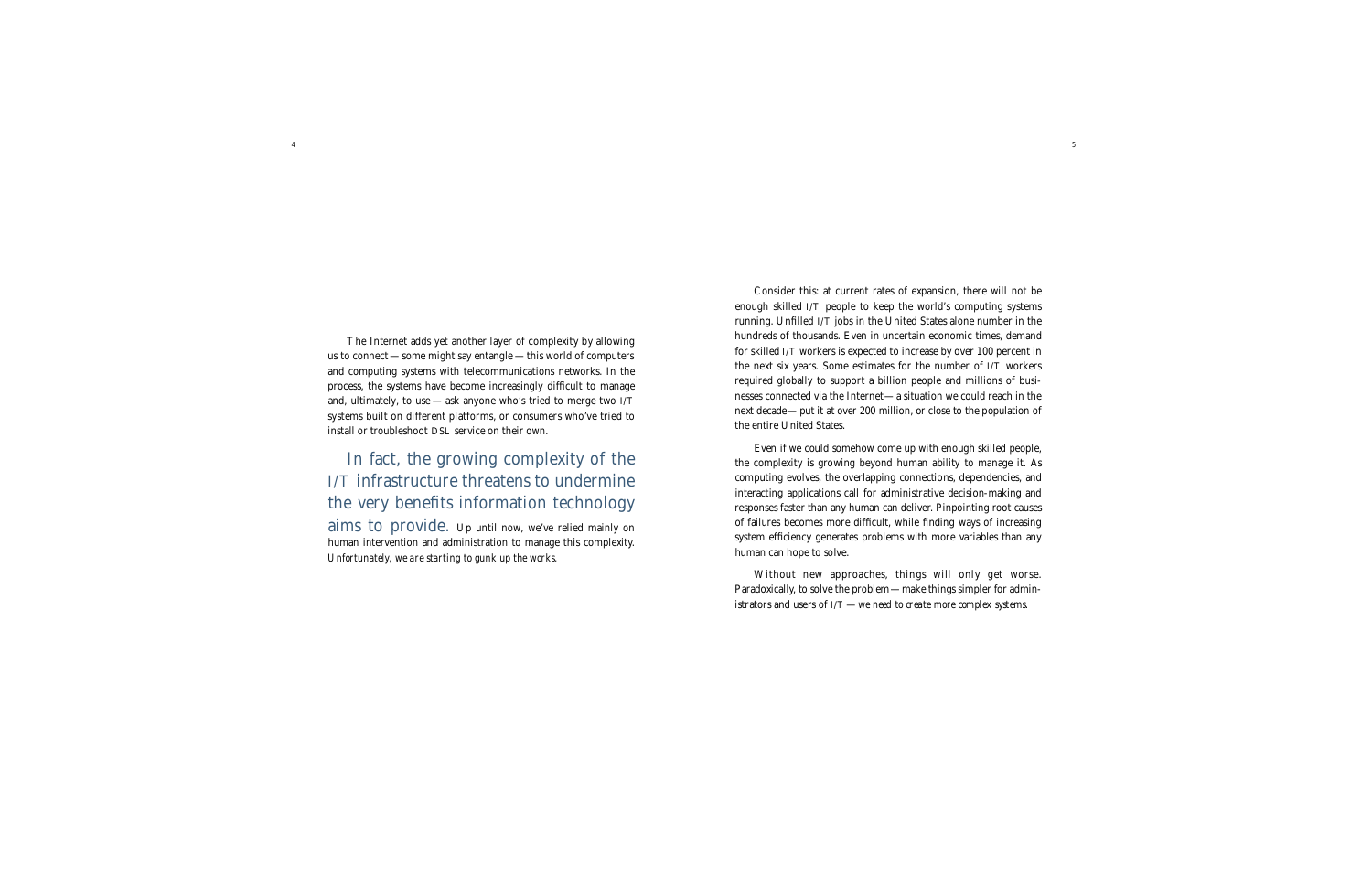### *How will this possibly help?*

By embedding the complexity in the system infrastructure itselfboth hardware and software  $-$  then automating its management. For this approach we find inspiration in the massively complex systems of the human body.

Think for a moment about one such system at work in our bodies, one so seamlessly embedded we barely notice it: *the autonomic n e rvous system.*

It tells your heart how fast to beat, checks your blood's sugar and oxygen levels, and controls your pupils so the right amount of light reaches your eyes as you read these words. It monitors your temperature and adjusts your blood flow and skin functions to keep it at 98.6°F. It controls the digestion of your food and your reaction to stress—it can even make your hair stand on end if you're sufficiently frightened. It carries out these functions across a wide range of external conditions, always maintaining a steady internal state called homeostasis while readying your body for the task at hand. SEE FIGURE 3

But most significantly, it does all this without any conscious recognition or effort on your part. This allows you to think about what you want to do, and not how you'll do it: you can make a mad dash for the train without having to calculate how much faster to breathe and pump your heart, or if you'll need that little dose of adrenaline to make it through the doors before they close.

It's as if the autonomic nervous system says to you, *Don't think about it* — *no need to. I've got it all covered.*  that's precisely how we need to build computing systems—an approach we propose as *autonomic computing* .



6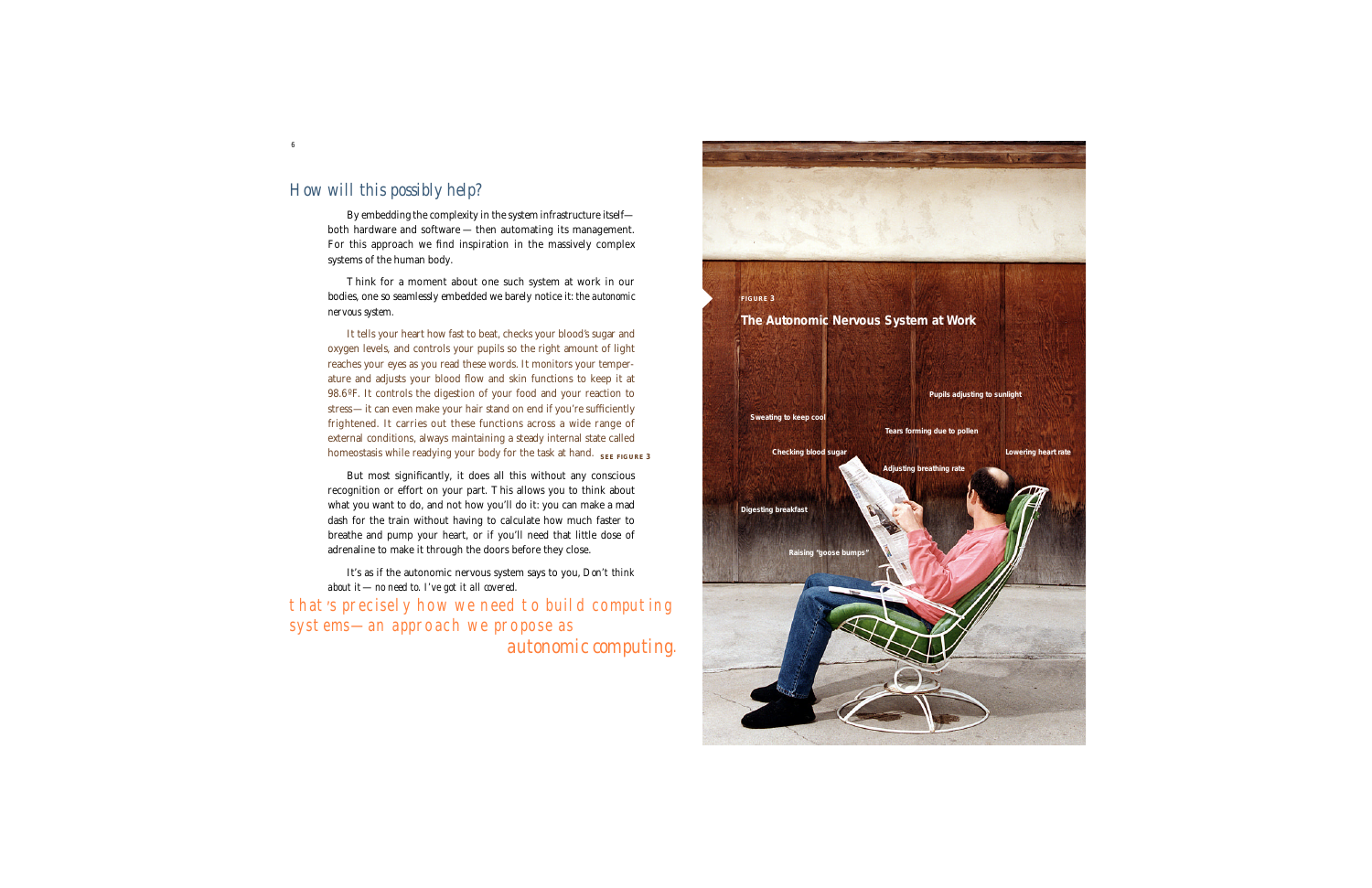### it's time

to design and build computing systems capable of *running themselves,* adjusting to varying circumstances, and preparing their resources to handle most efficiently the workloads we put upon them. These autonomic systems must anticipate needs and allow users to concentrate on what they want to accomplish rather than figuring how to rig the computing systems to get them there.

*Why the urgency?* Consider some major challenges faced by organizations embracing new e-business technologies:

#### As a proliferating host of access devices becomes part of the corporate

computing infrastructure, enterprises must transform both their I/T systems and the business processes to connect with employees, customers and suppliers. Not only must they manage desktops, workstations and PCs, but also PDAs, cell phones, pagers, etc. Annual compound growth of these devices is expected to exceed 38 percent over the next three years. Companies must also manage the very products they produce, such as network-enabled cars, washing machines, and entertainment systems, as part of this integrated "system," extending the system concept well beyond traditional corporate boundaries. This demands a reliable infrastructure that can accommodate rapid growth and hide system complexity from its users the company's customers, employees and suppliers.

- Emerging "Web Services" standards promise to make delivery of valuable services over the Internet possible. In one recent *InfoWorld* survey, close to 70 percent of respondents said they would develop Web Services strategies within the year, and roughly the same percentage felt Web Services likely to emerge as the next viable business model of the Internet. I/T services, in particular, are a likely candidate for delivery in a utility-like fashion, a trend we call e-sourcing. But such services cannot become widespread unless I/T systems become more automated and allow true economies of scale for e-sourcing providers. Customers also must gain enough confidence in this model to turn over critical business data and processes, confidence unlikely to develop if system reliability remains dependent on an inadequate supply of I/T workers.
- The underlying technologies to enable greater automation of complex systems management are ripe for innovation. The emergence of XML and a host of new standards give us a glimpse of the glue we'll need to bind such self-governing systems, and advances in workload management and software agents promise possible incremental paths to autonomic computing.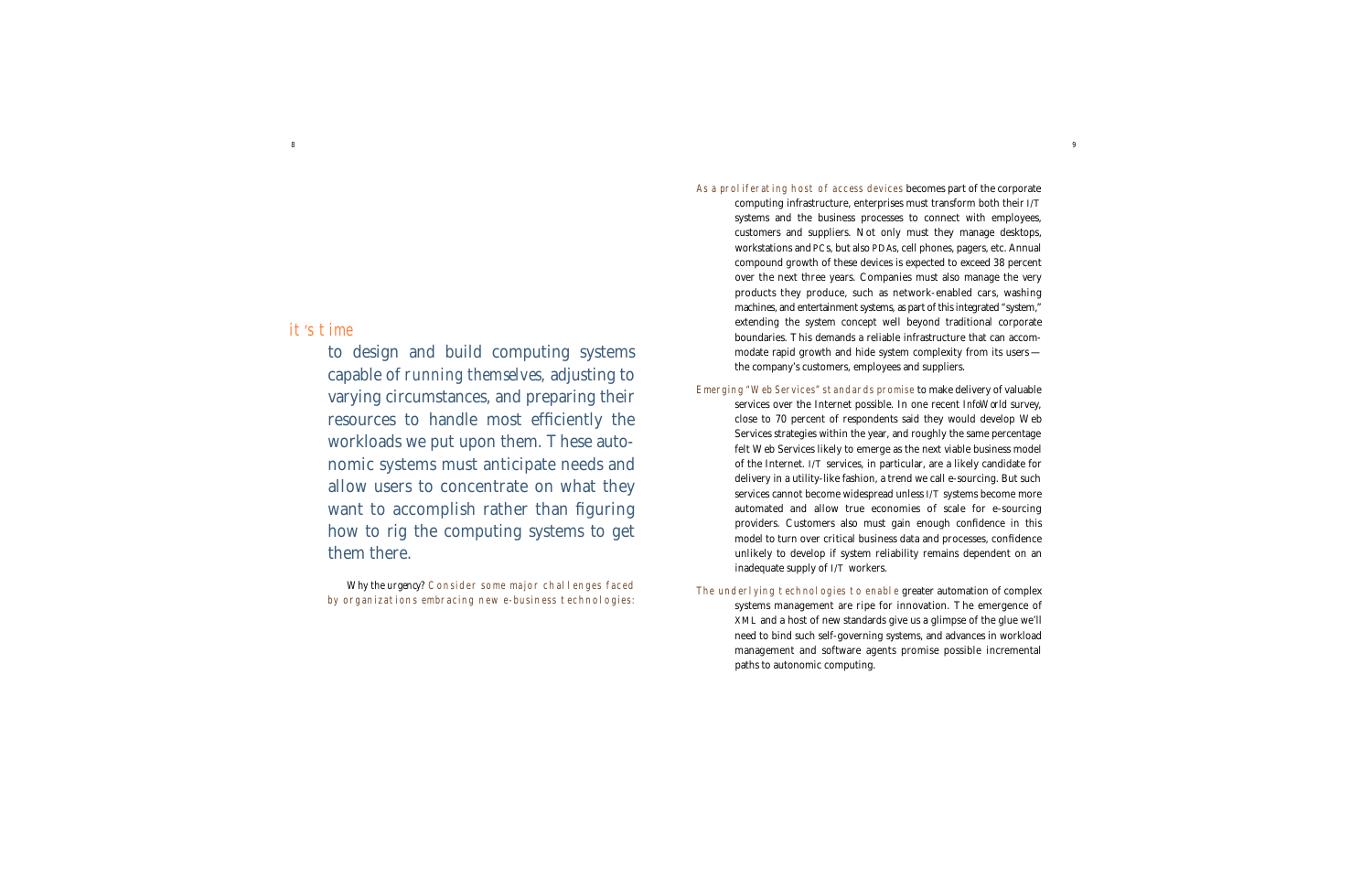But focusing on automating the piece parts of computing systems *will not be enough.*

*Think again of the functioning of the body's autonomic nervous system.*  it is the self-governing operation of the entire system, and not just parts of it, that delivers the ultimate benefit.

> An increase in heart rate without a corresponding adjustment to breathing and blood pressure would be disastrous, just as a functioning brain stem would prove useless without an "always available" connection to the organs and muscles it directs.

> So too with an autonomic computing system. Bringing autonomic capabilities to storage systems would certainly be an improvement, but if the computing systems that mine the data in those storage repositories become next to impossible to manage, that partial automation will not yield much overall benefit.

> That's why we need a systemic approach that allows for coordination and automatic management across entire networks of computing systems —systems built on various platforms and owned (or even shared) by various entities. *Autonomic computing is thus a "holistic" vision* that will enable the whole of computing to deliver much more automation than the sum of its individually selfmanaged parts.

> More is at stake than general system reliability or "ease of use" for I/T customers. Only when I/T complexity becomes embedded in the infrastructure, effectively eliminating its visibility from users, can the next wave of I/T-driven economic productivity occur. *In other words*, if we make it simpler for our customers to use our technology, new and even unpredictable applications of I/T will emerge. And more people will use them than ever before.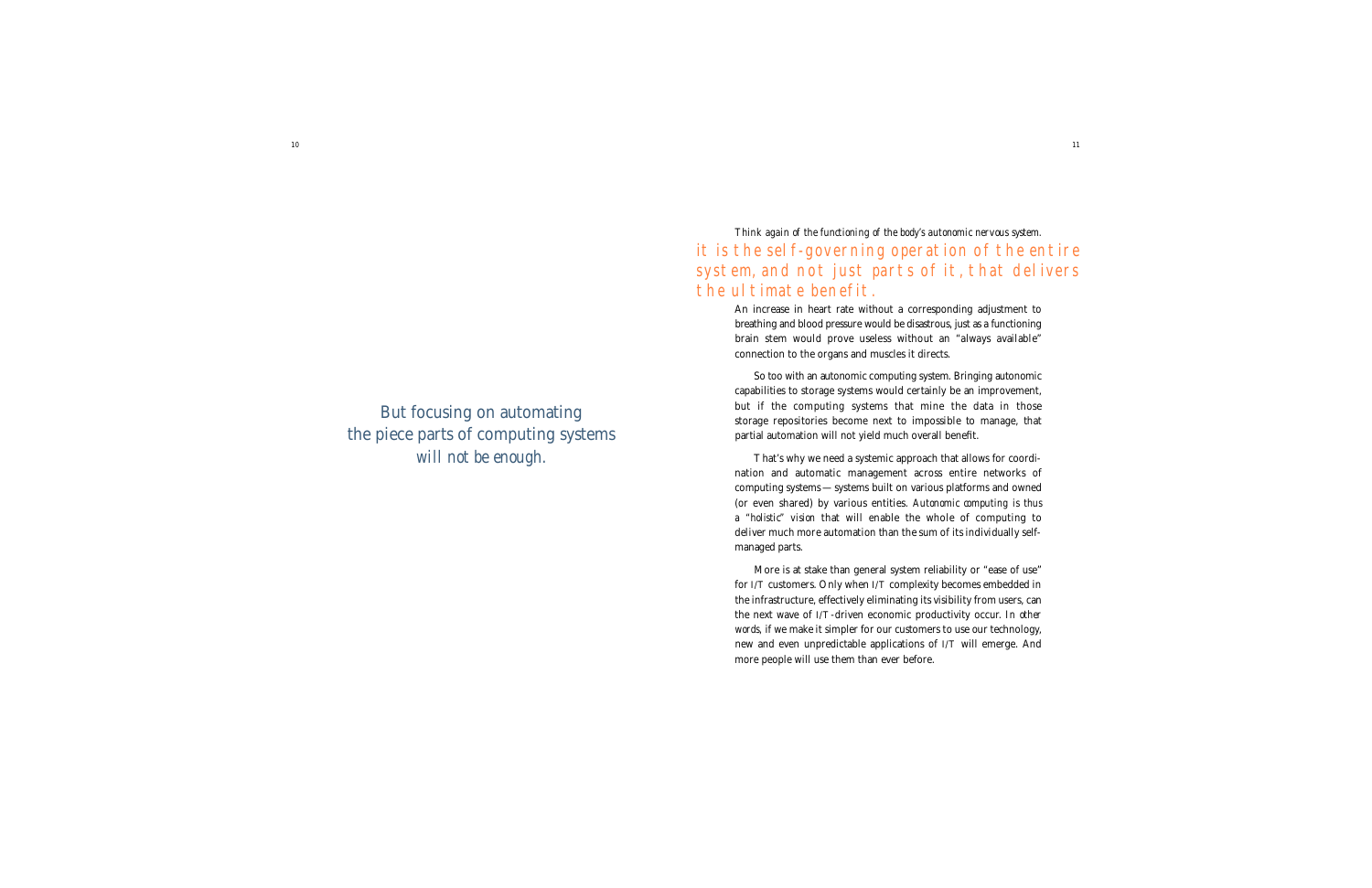Both the Internet and the PC revolution accelerated computing's inevitable migration to the masses. But the vast majority of the earth's population has yet to touch a computer or benefit directly from its potential. For them to do so, interacting with computing systems will have to become much more natural. *How natural?*

As early as the 1960s, Captain Kirk and his crew were getting information from their computing systems by asking simple questions, and listening to straightforward answers—all without a single I/T administrator to be seen on the ship. Subtly, this has become the expectation of the masses: let me interact with computers as if I'm dealing with a person, but let the system have information processing capabilities no human could ever possess. While this goal may still sound futuristic,

> *why not apply that thinking to* everyday business?

Why, for instance, should business owners have to spend so much time and money figuring out how to install and manage I/T systems? For some enterprise resource-planning systems, installation and customization fees can run several times the initial licensing cost of the system. All that should matter to the business owner is: what *does my business need to accomplish?* 

ask i/t customers what they want, and they'll tell you: *let me concentrate on setting the business policy for, say, security, then have the system figure out the implementation details.* In much the same way programming

languages have moved closer to natural language, companies should be able to frame their "instructions" for the computing system in plainspeak: watch my competitors, and if they're beating us in a particular market, adjust prices and the corresponding supply chain to support the new pricing.

To really benefit I/T customers, autonomic computing will need to deliver measurable advantage and opportunity by improving interaction with I/T systems and the quality of the information they provide, and enabling e-sourcing to be adopted as the future of I/T services delivery.

Then I/T customers will at last be able to focus entirely on the information services they want and "forget" about the systems providing them.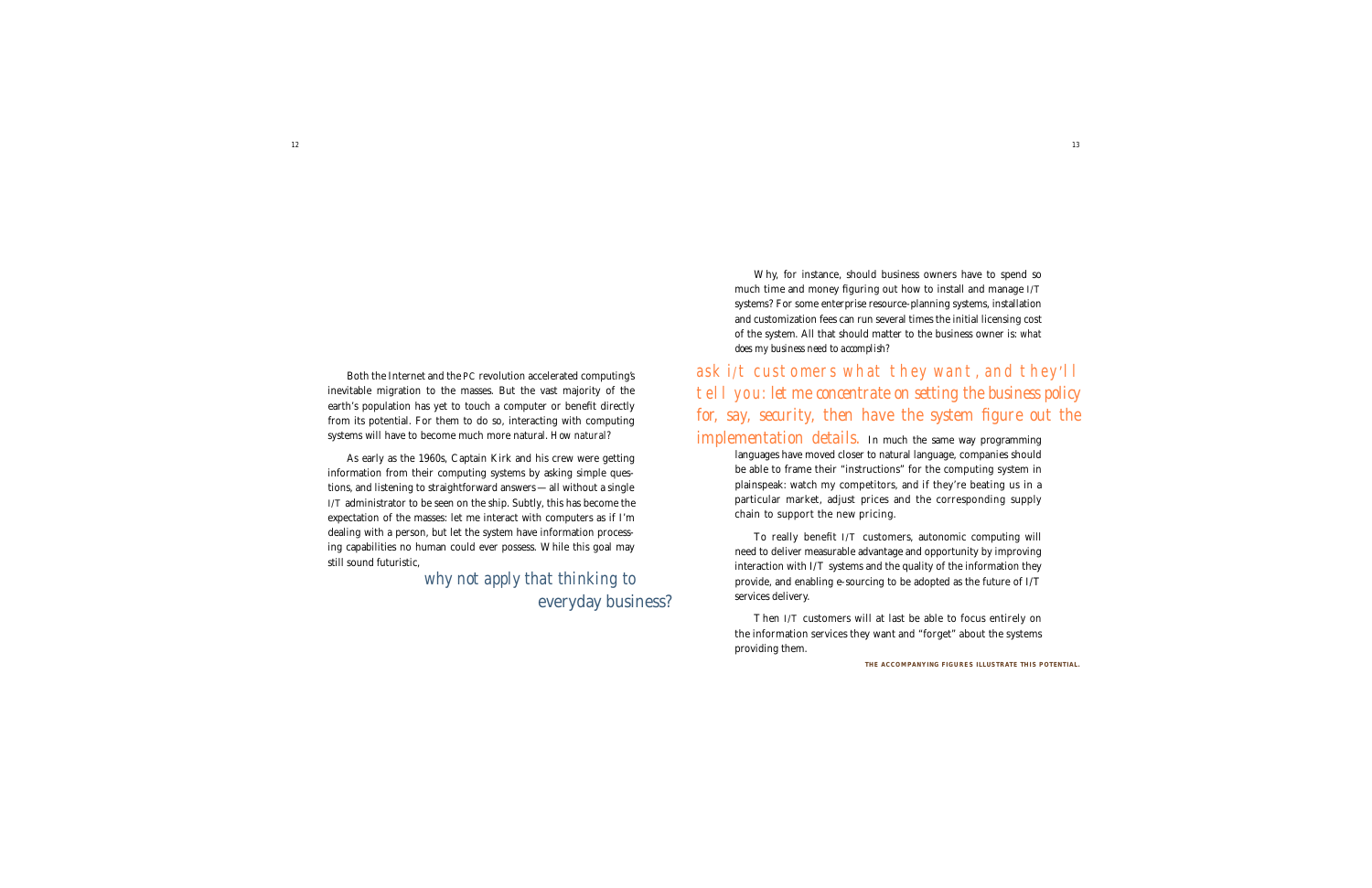#### **F IGURE 4**

**A large retail chain** with hundreds of outlets, a network of ware houses, delivery fleets, employee services, customer service call centers, web interfaces and more — an autonomic computing system manages all these distinct (and quasi-independent) I/T systems as one and provides integrated time-sensitive functionality, as well as *"always available"* access through web interfaces.

> Access devices of all sorts used by customers, employees and vendors are supported.

One unified I/T infrastructure supports employees, suppliers, and customers at both physical and online outlets.

The autonomic system also handles the intricacies of managing the company's supply chain with suppliers across the globe.

When another retail chain is purchased, systems adjust and gradually merge, allowing access to legacy data in both systems. Administrators act to complete the integration of the two systems by making necessary business and policy decisions.

All actions are captured by the system, which then optimizes business processes across the enterprise.

> The system provides real-time visualization of the business as an organic whole: sales, costs, inventories, most efficient markets, etc., mapped to its thousands of retail stores. This enables rapid decision-making by management.

Annual and monthly plans are adjusted on the fly based on actions that occur every day.

Some business "problems" automatically handled by following management rules and guidelines: rerouting merchandise to low-inventory areas; adjusting orders and pricing based on the latest financial and climate models (e.g., heatwave = more electric fans needed).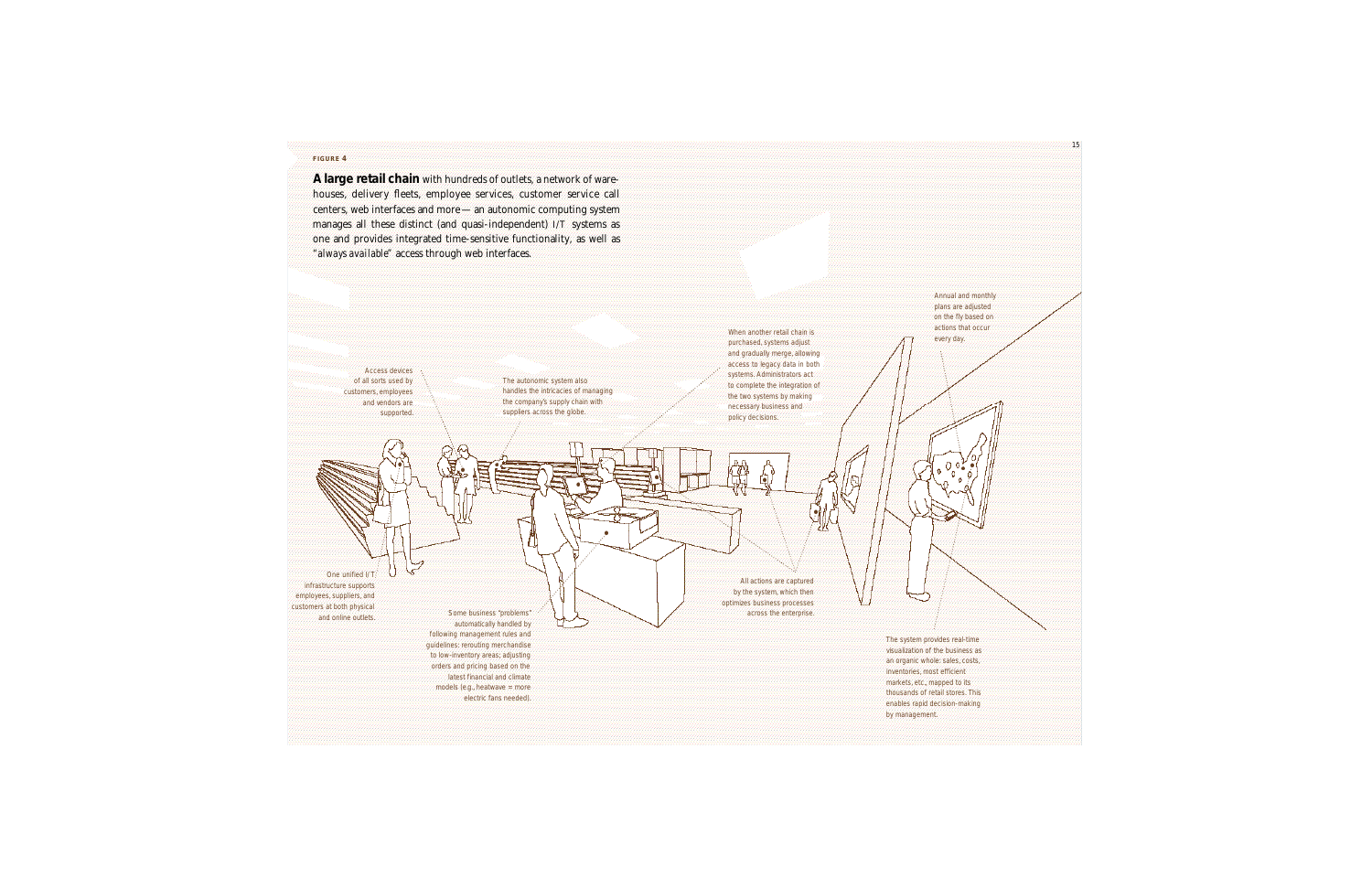#### **F IGURE 5**

**A medical emergency in a foreign country** —dealing with such an urgent situation requires instant access and integration across multiple disparate systems. Autonomic systems management based on global medical standards enables distinct systems to act in a unified manner and exchange and integrate data. The result: a quick and accurate diagnosis as well as the best course for immediate lifesaving treatment.

of anesthesia to be used. Systems link to insurance records, obtain all necessary approvals and submit all forms.

> Records accessed and appended only through trusted sources and with full protection of confidentiality based on standard medical processes embedded in software agents.

Patient's DNA record and known genomic data compared when evaluating potential treatments. Supercomputing simulations run to ascertain best possible drug therapy, including a patient's unique systemic reaction to novel drugs.

> Reliability of the medical network one which comprises many different systems across the globe belonging to different doctors and hospitals uncompromised by local outages, storms or network traffic spikes.

Even though the patient is initially unconscious, autonomic computing allows immediate access to overseas records, including complete family histories, x-rays and MRIs, which rule out some common diagnoses and indicate something more serious that requires surgery.

Doctors evaluate all current prescriptions and possible interactions as well as allergies, which alters plans for the type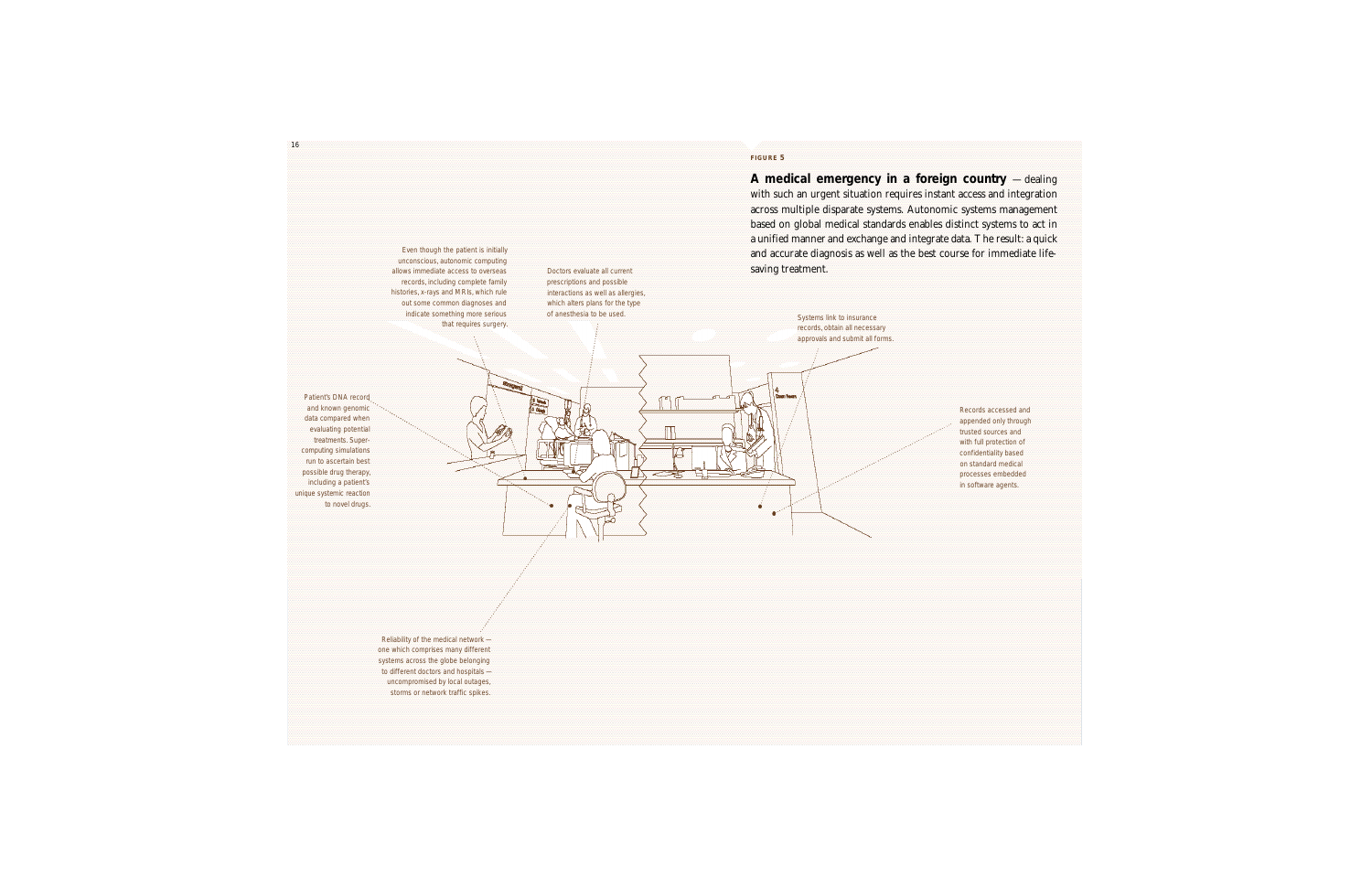#### **F IGURE 6**

**An e-sourcing provider** that services thousands of customers ranging from Fortune 500 companies to individuals — autonomic computing allows it to offer many ranges of service while profitably aggregating customers' varying demands across its global I/T **infrastructure.** Varying "quality of service" agreements allow the utility

Customers can enter into contracts with more than one e-sourcing provider to minimize costs and provide an added layer of redundancy. For example, a service level agreement with a local e-sourcing provider might specify higher charges during peak hours from 8am to 5pm, at which time a customer's autonomic systems might switch to a provider on the other side of the globe.

> Distributed redundancies protect critical customer data, allowing the utility to guarantee the highest level of integrity for those customers willing to pay for it.

systems administration is fully automated, reserving system administrators for truly exceptional challenges.

Over 95 percent of

to accommodate all types of customers, from large corporations to individuals, and embody those service agreements in their I/T system policies. Net result: the same utility that handles all of a Fortune 500 company's I/T needs can offer a flat rate computing plan to home users for about the same price they pay for access to cable TV.

modo

The provider's systems automatically balance workloads across its entire infrastructure, allowing it to guarantee 100 percent availability for customers who need it.

កកស

∾

19

The provider can accommodate any access devices its customers prefer by automatically managing them as part of its system.

11818

Customers can purchase special "pay-as-you-use" services, such as access to supercomputing.

The provider offers plans where the customer receives the latest access devices at no charge—most will never again own a "computer," yet they will rely on computing services more than ever before.

宻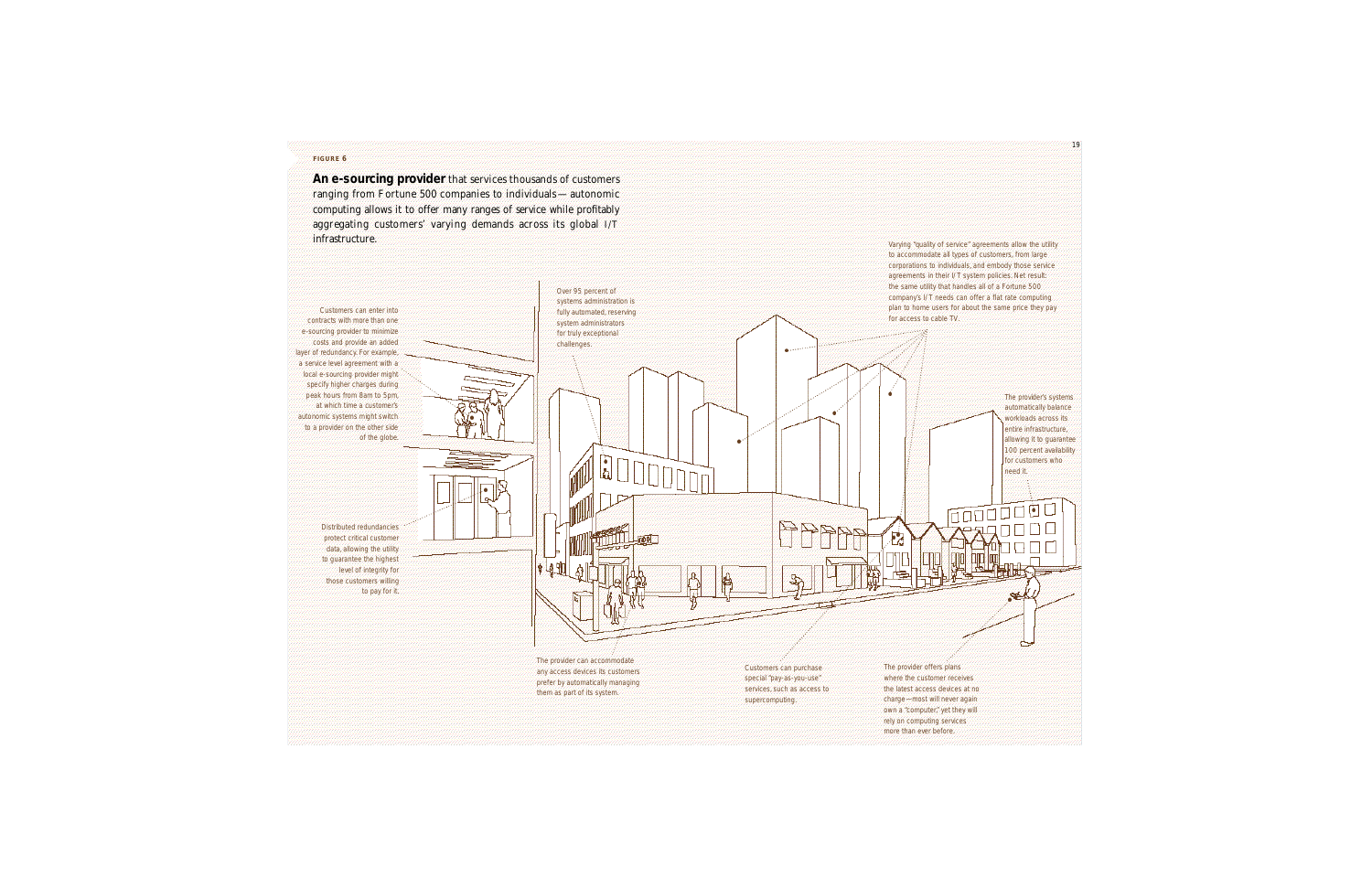This level of functionality won't come easily, and may sound like the description of a panacea rather than an approach to the next era of computing. In fact, it's only the beginning of what we can imagine this next era will deliver. Unfortunately, that next era will never come if we continue managing systems and I/T complexity as we do today.

# so, if autonomic computing "systems" are the inevitable answer, what specifically are they?

First, let's define a "system." A system can be thought of as a collection of computing resources tied together to perform a specific set of functions. Following this logic, an individual server can constitute a system, as can a microprocessor containing varying integrated elements on a single chip — the so-called "system-on-achip" approach. These lower-level systems combine to form larger systems: multiprocessors to form servers, servers with storage devices and client or access devices to form networked systems, and so on. The principle of autonomic computing must govern all such systems—*i.e.*, at some level, they must be able to manage their own processes — although most of the defining elements of autonomic computing refer specifically to larger, higher-level systems.

Our bodies have a somewhat similar hierarchy of self-governance: from single cells to organs and organ systems (one such system being the autonomic nervous system). Each level maintains a measure of independence while contributing to a higher level of organization, culminating in the organism — us. We remain thankfully unaware, for the most part, of the daily management of it all, because these systems take care of themselves and only "escalate" to a higher level function when they need help.

So, too, with an autonomic computing system. In the end, its individual layers and components must contribute to a system that itself functions well without our regular interference to provide a simplified user experience. *Such a high-level system could be described as possessing at least* eight key elements *or characteristics*.

# *To be* autonomic, a computing system needs<br>to "know itself"—and comprise components that also possess a system identity.

Since a "system" can exist at many levels, an autonomic system will need detailed knowledge of its components, current status, ultimate capacity, and all connections with other systems to govern itself. It will need to know the extent of its "owned" resources, those it can borrow or lend, and those that can be shared or should be isolated.

Such system definition might seem simple, and when a "computer system" meant one room-filling machine, or even hundreds of smaller machines networked within the walls of one company, it was. But link those hundreds of computers to millions more over the Internet, make them interdependent, and allow a global audience to link back to those hundreds of computers via a proliferating selection of access devices — cell phones, TVs, intelligent appliances — and we have blurred the once-clear concept of a "system." Start allowing all those devices to share processing cycles, storage and other resources, add to that the possibility of utility-like leasing of computing services, and we arrive at a situation that would seem to defy any definition of a single "system."

But it's precisely this awareness at an overall system-wide level that autonomic computing requires. A system can't monitor what it doesn't know exists, or control specific points if its domain of control remains undefined.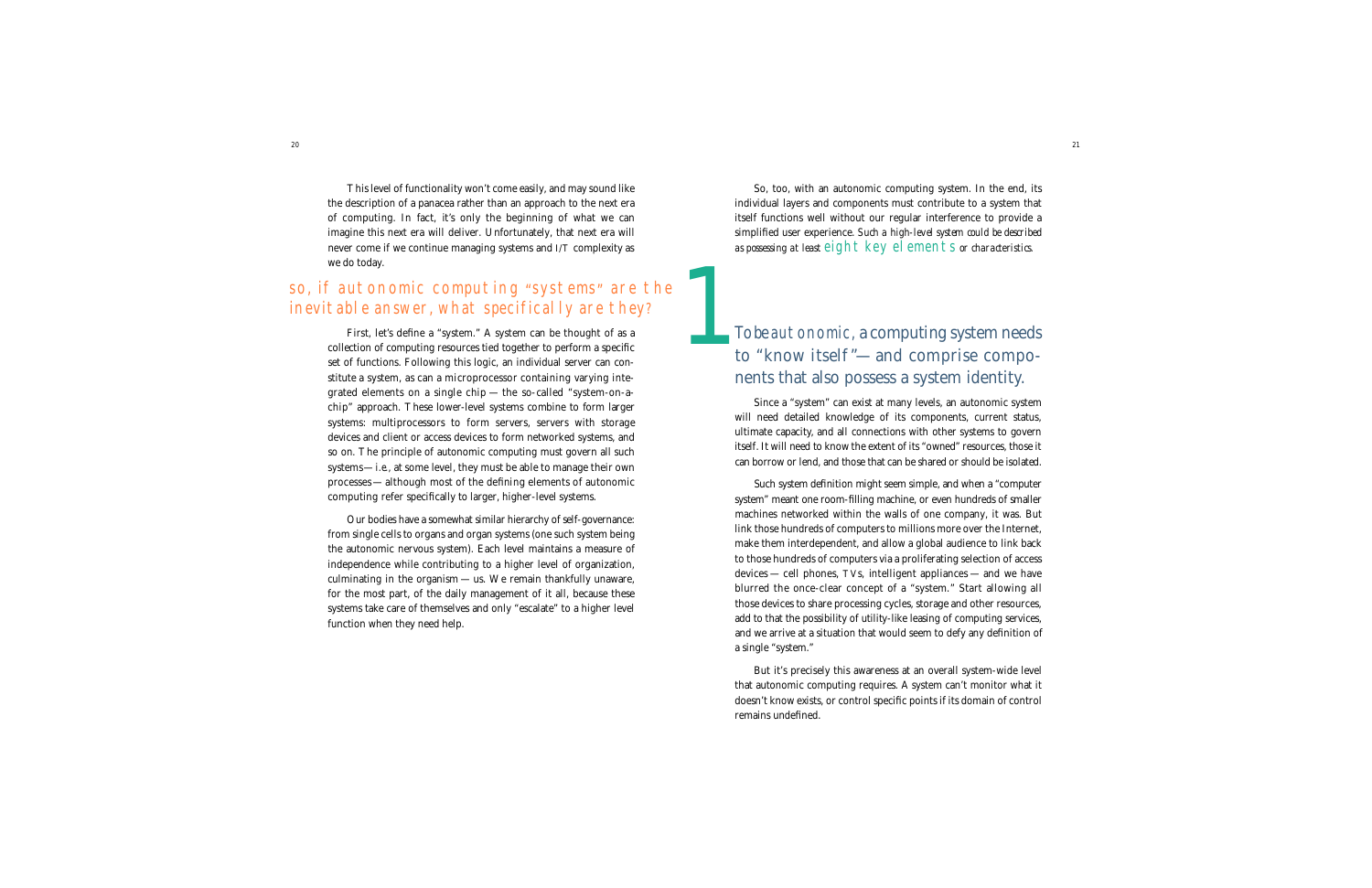#### **ELEMENT 1** *continued*

To build this ability into computing systems, clearly defined policies embodied in adaptable software agents will have to govern a system's definition of itself and its interaction with I/T systems around it. These systems will also need the capacity to merge automatically with other systems to form new ones, even if only temporarily, and break apart if required into discrete systems.

*An* autonomic computing system must configure and reconfigure itself under varying and unpredictable conditions.

> System configuration or "setup" must occur automatically, as must dynamic adjustments to that configuration to best handle changing environments.

> Given possible permutations in complex systems, configuration can be difficult and time-consuming — some servers alone present hundreds of configuration alternatives. Human system administrators will never be able to perform dynamic reconfiguration as there are too many variables to monitor and adjust — multiply hundreds of alternatives by thousands of servers and other system devices —in too short a period of time— often minutes, if not seconds.

> To enable this automatic configuration ability, a system may need to create multiple images of critical software, such as an operating system (a kind of software cloning), and reallocate its resources (such as memory, storage, communications bandwidth, and processing) as needed. If it is a globally distributed system, it will need to leverage its multiple images and backup copies to recover from failures in localized parts of its network. Adaptive algorithms running on such systems could learn the best configurations to achieve mandated performance levels.

# <sup>23</sup><br>An autonomic computing system never settles for the status quo — it always looks for ways to optimize its workings.

It will monitor its constituent parts and fine-tune workflow to achieve predetermined system goals, much as a conductor listens to an orchestra and adjusts its dynamic and expressive characteristics to achieve a particular musical interpretation.

This consistent effort to optimize itself is the only way a computing system will be able to meet the complex and often conflicting I/T demands of a business, its customers, suppliers and employees. And since the priorities that drive those demands change constantly, only constant self-optimization will satisfy them.

Self-optimization will also be a key to enabling the ubiquitous availability of e-sourcing, or a delivery of computing services in a utility-like manner. e-sourcing promises predictable costs and simplified access to computing for I/T customers. For providers of those computing services, though, delivering promised quality of service to its customers will require not only prioritizing work and system resources, but also considering supplemental external resources (such as subcontracted storage or extra processing cycles) similar to the way power utilities buy and sell excess power in today's electricity markets.

But to be able to optimize itself, a system will need advanced feedback control mechanisms to monitor its metrics and take appropriate action. Although feedback control is an old technique, we'll need new approaches to apply it to computing. We'll need to answer questions such as how often a system takes control actions, how much delay it can accept between an action and its effect, and how all this affects overall system stability.

Innovations in applying control theory to computing must occur in tandem with new approaches to overall systems architecture, yielding systems designed with control objectives in mind. Algorithms seeking to make control decisions must have access to internal metrics. And like the tuning knobs on a radio, control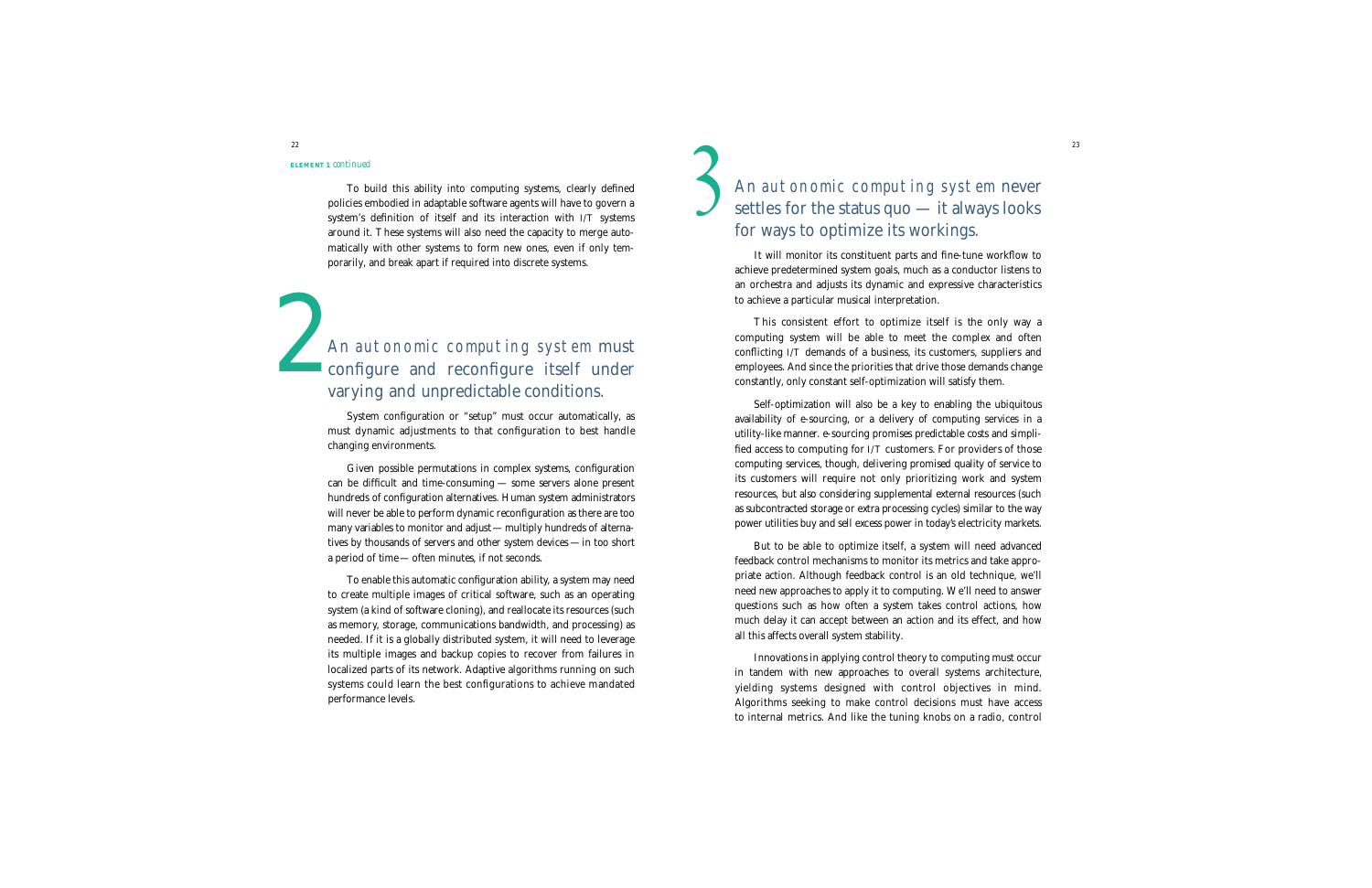#### **ELEMENT 3** *continued*

points must affect the source of those internal metrics. Most important, all the components of an autonomic system, no matter how diverse, must be controllable in a unified manner.

*An* autonomic computing system must perform something akin to healing — it must be able to recover from routine and extraordinary events that might cause some of its parts to malfunction.

It must be able to discover problems or potential problems, then find an alternate way of using resources or reconfiguring the system to keep functioning smoothly. Instead of "growing" replenishment parts, as our cells do, healing in a computing system means calling into action redundant or underutilized elements to act as replacement parts. (In a sense, this is akin to what our brain does when parts of it are damaged.)

Of course, certain types of "healing" have been a part of computing for some time. Error checking and correction, an over 50-year-old technology, enables transmission of data over the Internet to remain remarkably reliable, and redundant storage systems like RAID allow data to be recovered even when parts of the storage system fail.

But the growing complexity of today's I/T environment makes it more and more difficult to locate the actual cause of a breakdown, even in relatively simple environments. We see this even with personal computers—how many times is the "solution" to a problem "shut down, reboot and see if it helps"?

In more complex systems, identifying the causes of failures calls for root-cause analysis (an attempt to systematically examine what did what to whom and to home in on the origin of the problem). But since restoring service to the customer and minimizing interruptions is the primary concern, an action-oriented approach (determining

what immediate actions need to be taken given current information available) will need to take precedence in an autonomic solution.

Initially, "healing" responses taken by an autonomic system will follow rules generated by human experts. But as we embed more intelligence in computing systems, they will begin to discover new rules on their own that help them use system redundancy or additional resources to recover and achieve the primary objective: meeting the goals specified by the user.

 $\int_{0}^{\frac{1}{n}}$ *A* virtual world is no less dangerous than the physical one, so an autonomic computing system must be an expert in self-protection.

> It must detect, identify and protect itself against various types of attacks to maintain overall system security and integrity.

> Before the Internet, computers operated as islands. It was fairly easy then to protect computer systems from attacks that became known as "viruses." As the floppy disks used to share programs and files needed to be physically mailed or brought to other users, it took weeks or months for a virus to spread.

> The connectivity of the networked world changed all that. Attacks can now come from anywhere. And viruses spread quickly in seconds—and widely, since they're designed to be sent automatically to other users. The potential damage to a company's data, image and bottom line is enormous.

> More than simply responding to component failure, or running periodic checks for symptoms, an autonomic system will need to remain on alert, anticipate threats, and take necessary action. Such responses need to address two types of attacks: viruses and system intrusions by hackers.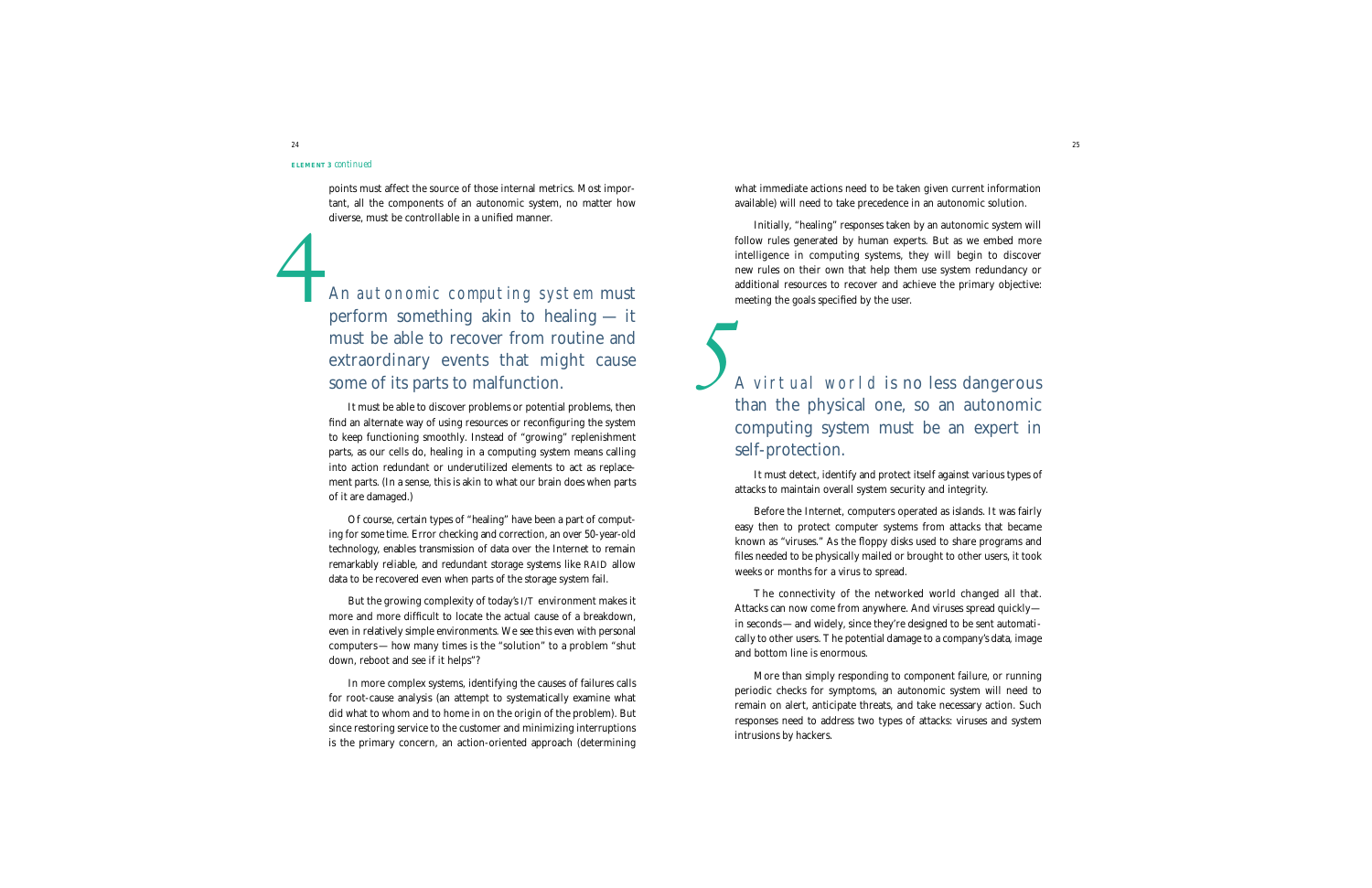#### **ELEMENT 5** *continued*

By mimicking the human immune system, a "digital immune system" — an approach that exists today — can detect suspicious code, automatically send it to a central analysis center, and distribute a cure to the computer system. The whole process takes place without the user being aware such protection is in process.

To deal with malicious attacks by hackers, intrusion systems must automatically detect and alert system administrators to the attacks. Currently, computer security experts must then examine the problem, analyze it and repair the system. As the scale of computer networks and systems keeps expanding and the likelihood of hacker attacks increases, we will need to automate the process even further. There won't be enough experts to handle each incident.

# *An* autonomic computing system knows its environment and the context surrounding its activity, and acts accordingly.

This is almost self-optimization turned outward: an autonomic system will find and generate rules for how best to interact with neighboring systems. It will tap available resources, even negotiate the use by other systems of its underutilized elements, changing both itself and its environment in the process —in a word, adapting. This context-sensitivity includes improving service based on knowledge about the context of a transaction.

Such an ability will enable autonomic systems to maintain reliability under a wide range of anticipated circumstances and combinations of circumstances (one day perhaps covering even unpredictable events). But more significantly, it will enable them to provide useful information instead of confusing data. For instance, delivering all the data necessary to display a sophisticated web page would be obvious overkill if the user was connected to the network via a small-screen cell phone and wanted only the address of the nearest bank. Or a business system might report changes in the cost of goods immediately to a salesperson in the middle of writing a customer proposal, where normally weekly updates would have sufficed.

Autonomic systems will need to be able to describe themselves and their available resources to other systems, and they will also need to be able to automatically discover other devices in the environment. Current efforts to share supercomputer resources via a "grid" that connects them will undoubtedly contribute technologies needed for this environment-aware ability. Advances will also be needed to make systems aware of a user's actions, along with algorithms that allow a system to determine the best response in a given context.

# $\overline{7}$ *An* autonomic computing system cannot exist in a hermetic environment.

While independent in its ability to manage itself, an autonomic computing system must function in a heterogeneous world and implement open standards—in other words, an autonomic computing system cannot, by definition, be a proprietary solution.

In nature, all sorts of organisms must coexist and depend upon one another for survival (and such biodiversity actually helps stabilize the ecosystem). In today's rapidly evolving computing environment, an analogous coexistence and interdependence is unavoidable. Businesses connect to suppliers, customers and partners. People connect to their banks, travel agents and favorite stores—regardless of the hardware they have, or the applications they are using. As technology improves, we can only expect new inventions and new devices  $-$  and an attendant proliferation of options and interdependency.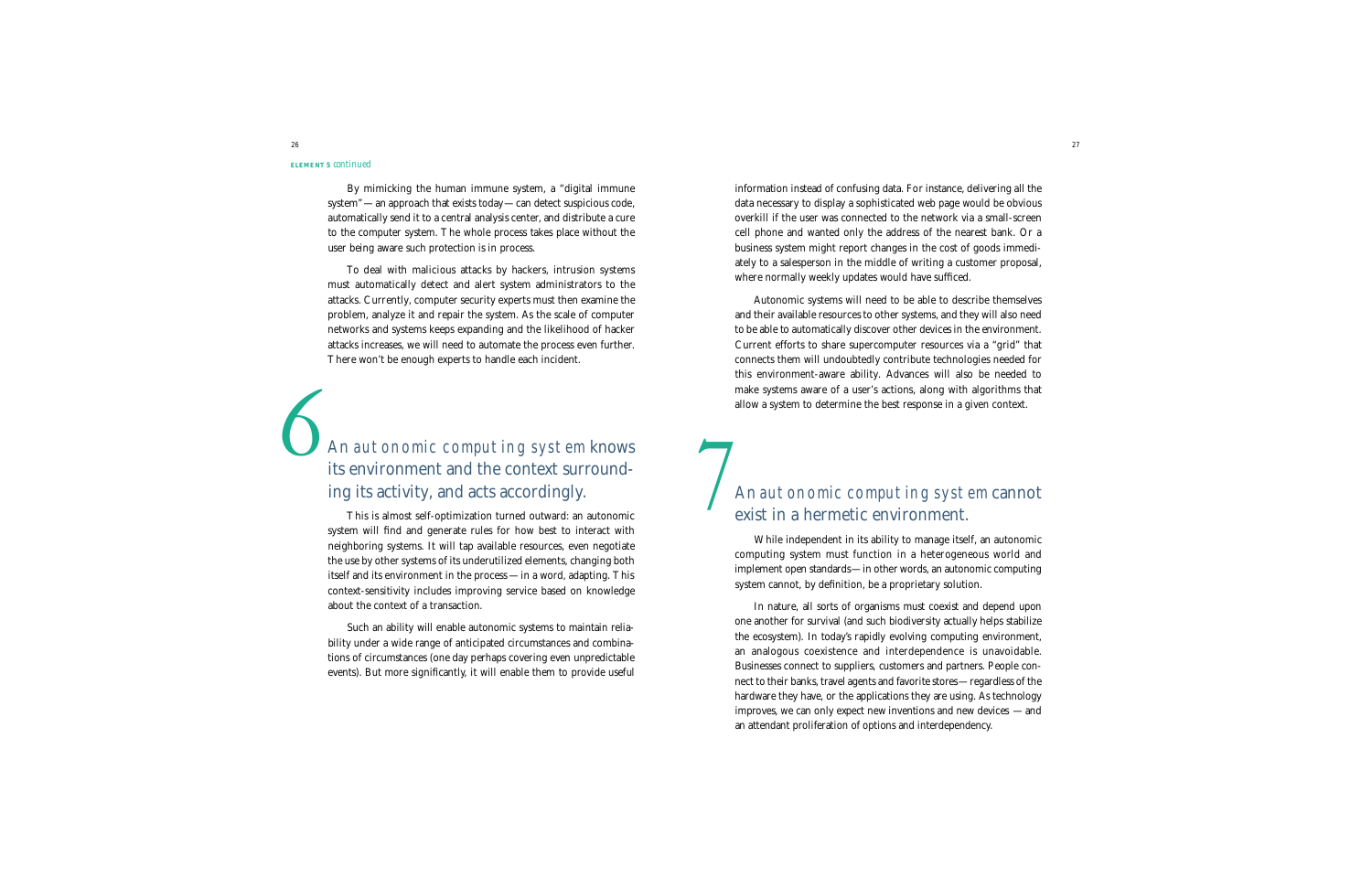#### **ELEMENT 7** *continued*

Current collaborations in computer science to create additional open standards have allowed new types of sharing: innovations such as Linux, an open operating system; Apache, an open web server; UDDI, a standard way for businesses to describe themselves, discover other businesses and integrate with them; and from the Globus project, a set of protocols to allow computer resources to be shared in a distributed (or "grid-like") manner. These community efforts have accelerated the move toward open standards, which allow for the development of tools, libraries, device drivers, middleware, applications, etc., for these platforms.

Advances in autonomic computing systems will need a foundation of such open standards. Standard ways of system identification, communication and negotiation  $-$  perhaps even new classes of system-neutral intermediaries or "agents" specifically assigned the role of cyber-diplomats to regulate conflicting resource demands need to be invented and agreed on.

# Perhaps most critical for the user, an autonomic computing system will anticipate the optimized resources needed while keeping its complexity hidden.

This is the ultimate goal of autonomic computing: the marshaling of I/T resources to shrink the gap between the business or personal goals of our customers, and the I/T implementation necessary to achieve those goals—without involving the user in that implementation.

Today our customers must adapt to a computing system by learning how to use it, how to interact with it, and how to collect, compare and interpret the various types of information it returns before deciding what to do. Even custom-made solutions rarely interact seamlessly with all a company's other I/T systems, let alone all its data and documents. While some aspects of computing have improved for general users — graphical interfaces, for instance, are far easier for most people to use than command prompts and their corresponding dictionaries of commands—tapping the full potential of entire I/T systems is still too difficult.

But does this mean autonomic computing systems must begin to possess human intelligence so as to anticipate, perhaps even dictate, a user's I/T needs? No. Think again of the analogy of our bodies, and in particular one aspect of the autonomic nervous system responsible for what's commonly known as the "fight or flight response."

When faced with a potentially dangerous or urgent situation, our autonomic nervous system anticipates the potential danger before we become aware of it. It then "optimizes" our bodies for a selection of appropriate responses — specifically, the autonomic nervous system triggers our adrenal glands to flood the body with adrenaline, a hormone that supercharges the ability of our muscles to contract, increases our heart rate and breathing, and generally constricts blood vessels to increase our blood pressure (while dilating those that feed key areas such as the skeletal muscles). The net result: our body is superbly prepped for action, but our conscious mind remains unaware of anything but the key pieces of information required to decide whether to stay and act (the "fight" response) or run for the hills.

An autonomic system will allow for that kind of anticipation and support. It will deliver essential information with a system optimized and ready to implement the decisions users make and not needlessly entangle them in coaxing results from the system.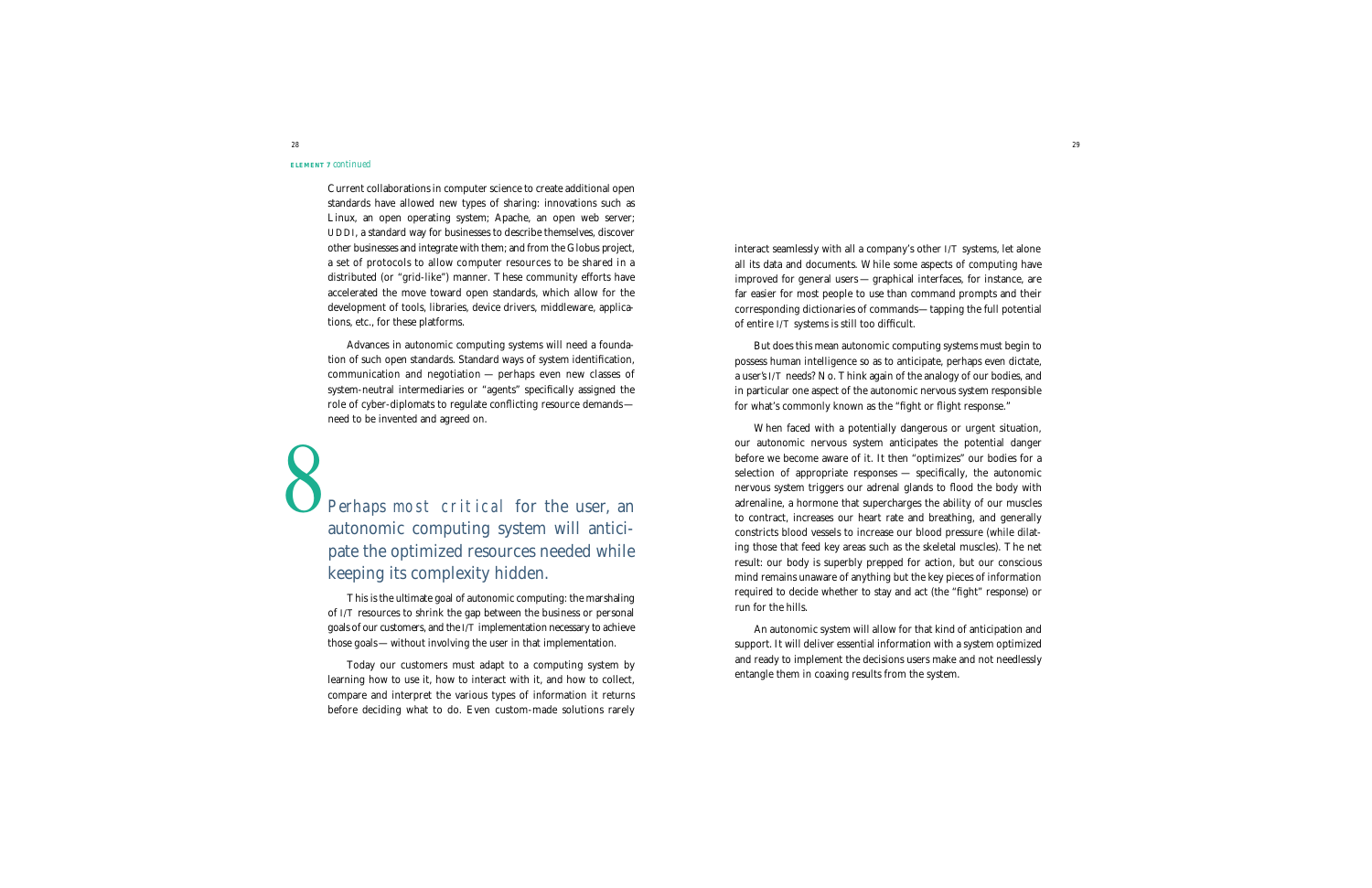Realistically, such systems will be very difficult to build and will require significant exploration of new technologies and innovations. That's why we view this as a Grand Challenge for the entire  $I/T$ industry. We'll need to make progress along two tracks: making individual system components autonomic,

and achieving autonomic behavior at the level of global enterprise i/t systems.

That second track may prove to be extremely challenging. Unless each component in a system can share information with every other part and contribute to some overall system awareness and regulation, the goal of autonomic computing will not really be reached. So one huge technical challenge entails figuring how to create this "global" system awareness and management. *Or to put it another way,* how do we optimize the entire stack of computing layers as a whole? It's not something we currently know how to do.

We know there are also many interim challenges: how to create the proper "adaptive algorithms"— sets of rules that can take previous system experience and use that information to improve the rules. Or how to balance what these algorithms "remember" with what they ignore. We humans tend to be very good at the latter — we call it "forgetting"—and at times it can be a good thing: we can retain only significant information and not be distracted by extraneous data.

Still another problem to solve: how to design an architecture for autonomic systems that provides consistent interfaces and points of control while allowing for a heterogeneous environment. We could go on, as the list of problems is actually quite long, but it is not so daunting as to render autonomic computing another dream of science fiction.

*In fact, we're beginning to make progress in key areas.*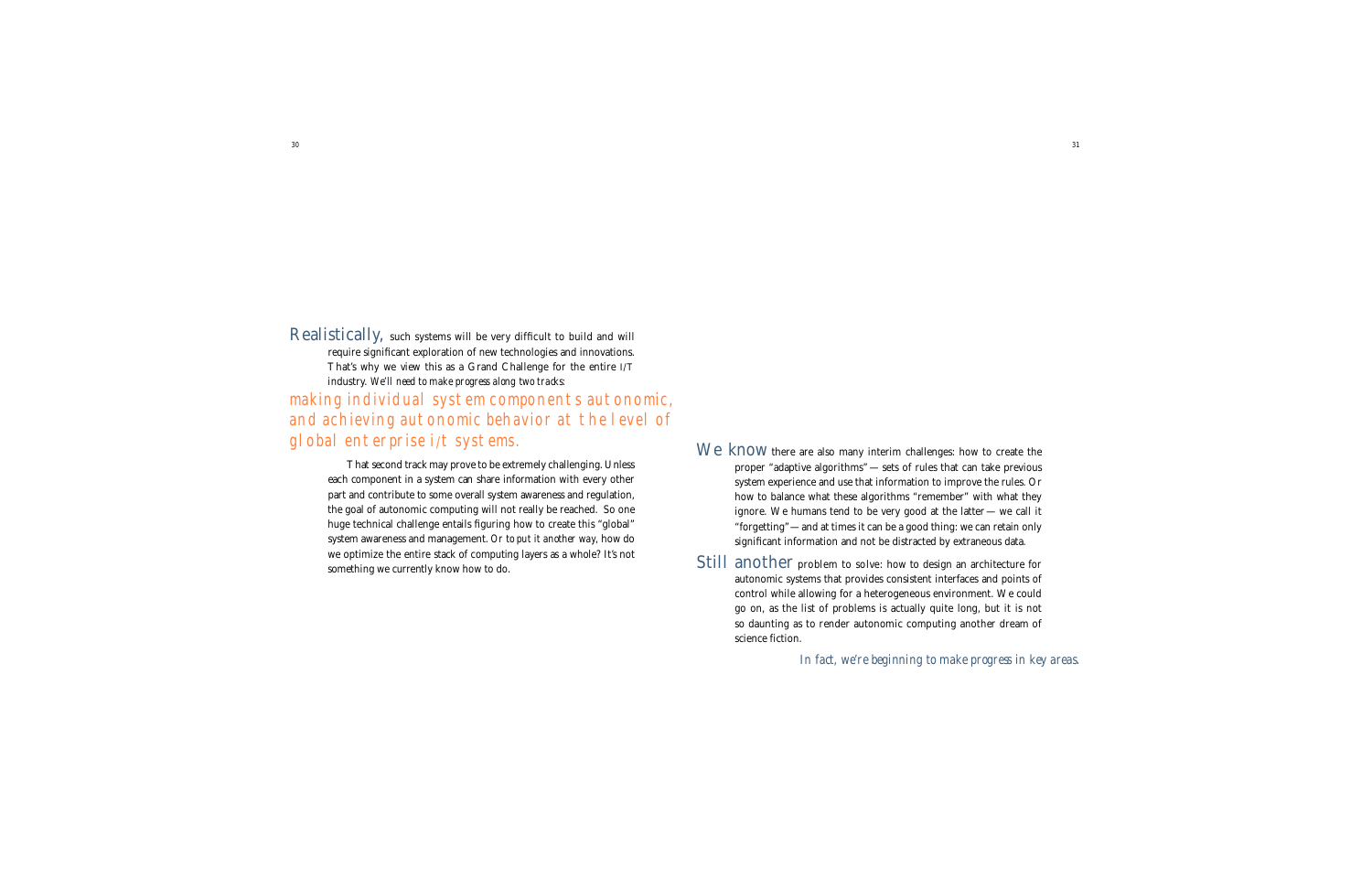32

many established fields of scientific study will contribute to autonomic computing. What we've learned in artificial intelligence, control theory, complex adaptive systems and catastrophe theory, as well as some of the early work done in cybernetics, will give us a variety of approaches to explore. Current research projects at laboratories and universities include self-evolving systems that can monitor themselves and adjust to some changes, "cellular" chips capable of recovering from failures to keep long-term applications running, heterogeneous workload management that can balance and adjust workloads of many applications over various servers, and traditional control theory applied to the realm of computer science, to name just a few.

Also,

some aspects of autonomic computing are not entirely new to the I/T industry. For instance, the protocols and standards used for forwarding packets of information across the Internet (the most well-known being TCP/IP) allow for some relatively simple functions, such as routing, to occur with little human direction. And since mainframe computers have historically been entrusted with important, "missioncritical" work for businesses and governments, they have had increasing levels of self-regulation and self-diagnosis built in. Such machines now boast "availability rates" — the percentage of time they are functioning properly —in the 99.999 percent range.

## but this innovation needs to be taken to an entirely new level.

That's why at IBM we've reorganized our Research division around achieving this ambitious goal. And to accelerate the flow of this current innovation into today's hardware and software, we have undertaken Project eLiza: a major commitment of our server R&D budget earmarked for autonomic computing innovations.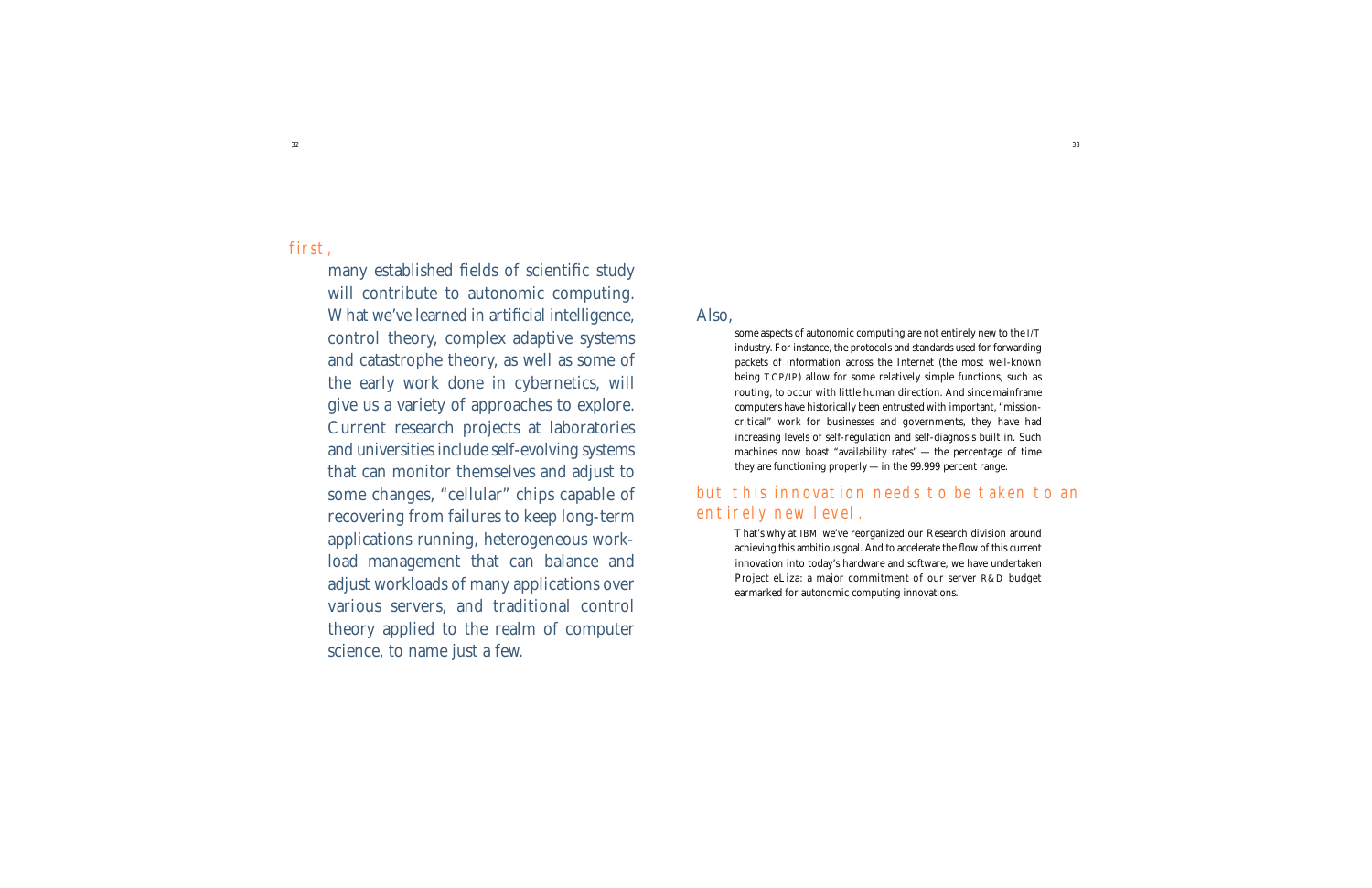# this is bigger than any *single* i/t company.

It's a vision that requires the involvement of the top minds in the technology community. That's why we're forming an advisory board of leading academic and industry thinkers to help define our autonomic research agenda. We're also consulting with a large group of customers and I/T partners as part of our eLiza project to define a strategy for bringing autonomic innovations to products.

We call on our academic colleagues to drive exploratory work in autonomic computing. We propose that the research community recognize it as an important field of academic endeavor. We also call on our partners at government labs to collaborate with us on crucial projects in this area. We plan to fund a regular stream of academic grants to support research in this area, and we call on others in the I/T industry to do the same.

Finally, we call on the entire  $I/T$  industry to refocus its priorities on this essential goal. We must cooperate in developing the necessary standards and open interfaces to make this vision a reality. That's why we're working with Globus and the Grid Computing community to establish standards that will support an autonomic computing environment. *The days of pushing proprietary agendas and strategies are over. Our customers deserve better.* 

We in the I/T industry have lingered too long in an era of overspecialization in which integration was just another specialty. We've made tremendous progress in almost every aspect of computing, but not enough in the one that now counts most: how to deal with the complexity generated by all that "smaller/faster/cheaper" focus.

In this heady rush we've risked losing sight of the people who buy I/T and who have come to depend on us for increased productivity and improvement in many aspects of their daily lives. We've made it unnecessarily difficult for them to tap the potential we've promised them. *It's time for a change*.

Autonomic computing represents both this change and the inevitable evolution of I/T automation. This next era of computing will enable progress and abilities we can barely envision today. But the best measure of our success will be when our customers think about the functioning of computing systems about as often as they think about the beating of their hearts.

paul horn

Paul Horn, *Senior Vice Presiden* ibm research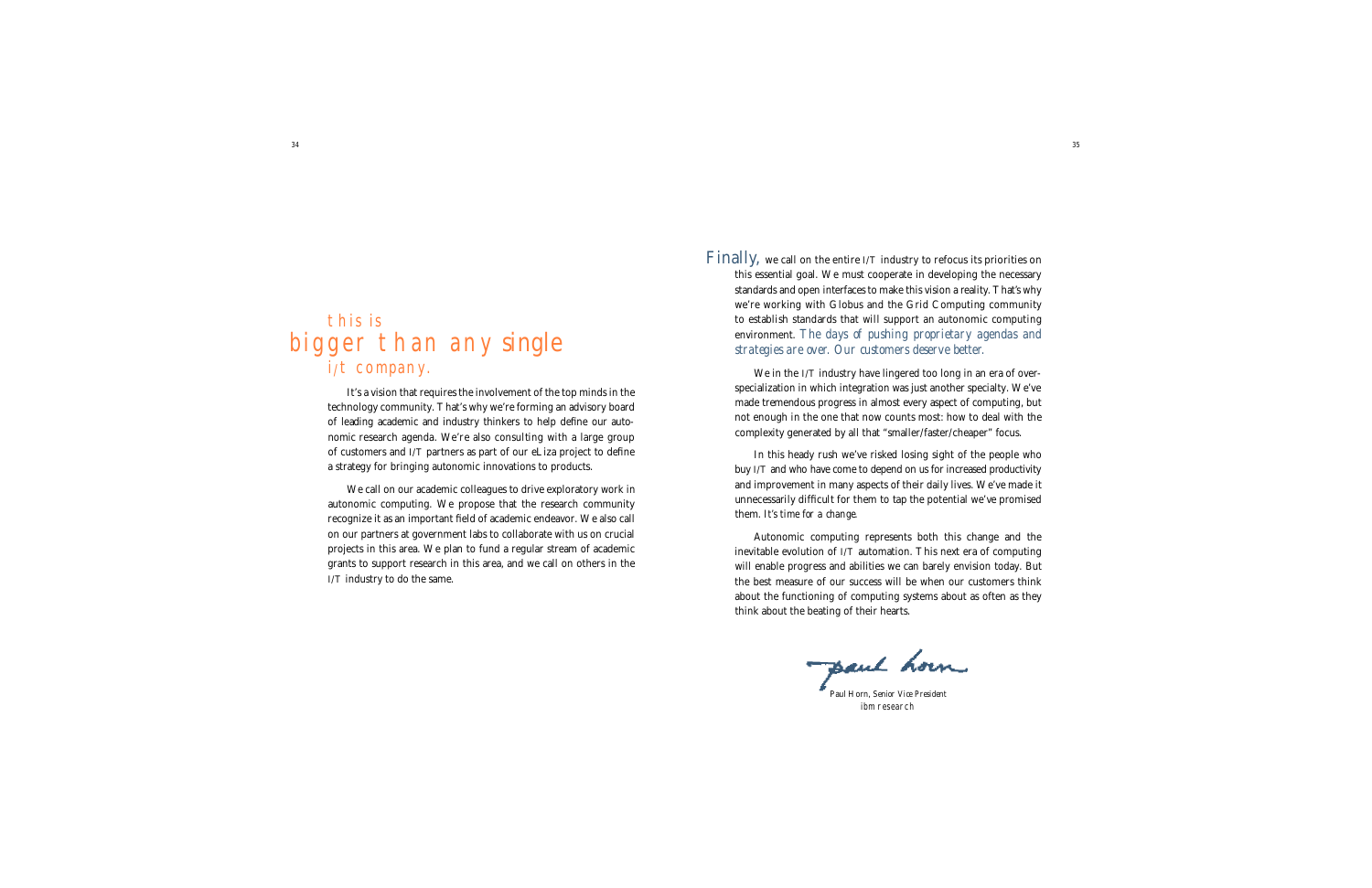#### **GLO SS A RY**

#### **Adaptive Algorithm**

An algorithm that can "learn" and change its behavior by comparing the results of its actions with the goals that it is designed to achieve.

#### **Algorithm**

A procedure, which can be written as a set of steps, for producing a specific output from a given input.

#### **Artificial Intelligence (AI)**

The capacity of a computer or system to perform tasks commonly associated with the higher intellectual processes characteristic of humans. AI can be seen as an attempt to model aspects of human thought on computers. Although certain aspects of AI will undoubtedly make contributions to autonomic computing, autonomic computing does not have as its primary objective the emulation of human thought.

#### **Autonomic**

1.Of, relating to, or controlled by the autonomic nervous system.

2.Acting or occurring involuntarily; automatic: an autonomic reflex.

#### **Autonomic Nervous System**

That part of the nervous system that governs involuntary body functions like respiration and heart rate.

#### **Catastrophe Theory**

A special branch of dynamical systems theory that studies and classifies phenomena characterized by sudden shifts in behavior arising from small changes in circumstances.

#### **Control Theory**

The mathematical analysis of the systems and mechanisms for achieving a desired state under changing internal and external conditions.

#### **Cybernetics**

A term derived from the Greek word for "steersman" that was introduced in 1947 to describe the science of control and communication in animals and machines.

#### **Feedback Control**

A process by which output or behavior of a machine or system is used to change its operation in order to constantly reduce the difference between the output and a target value. A simple example is a thermostat that cycles a furnace or air conditioner on and off to maintain a fixed temperature.

#### **Globus**

A collaborative academic project centered at Argonne National Laboratory focused on enabling the application of grid concepts to computing.

#### **Grand Challenge**

A problem that by virtue of its degree of difficulty and the importance of its solution, both from a technical and societal point of view, becomes a focus of interest to a specific scientific community.

#### **Grid computing**

A type of distributed computing in which a wideranging network connects multiple computers whose resources can then be shared by all end-users; includes what is often called "peer-to-peer" computing.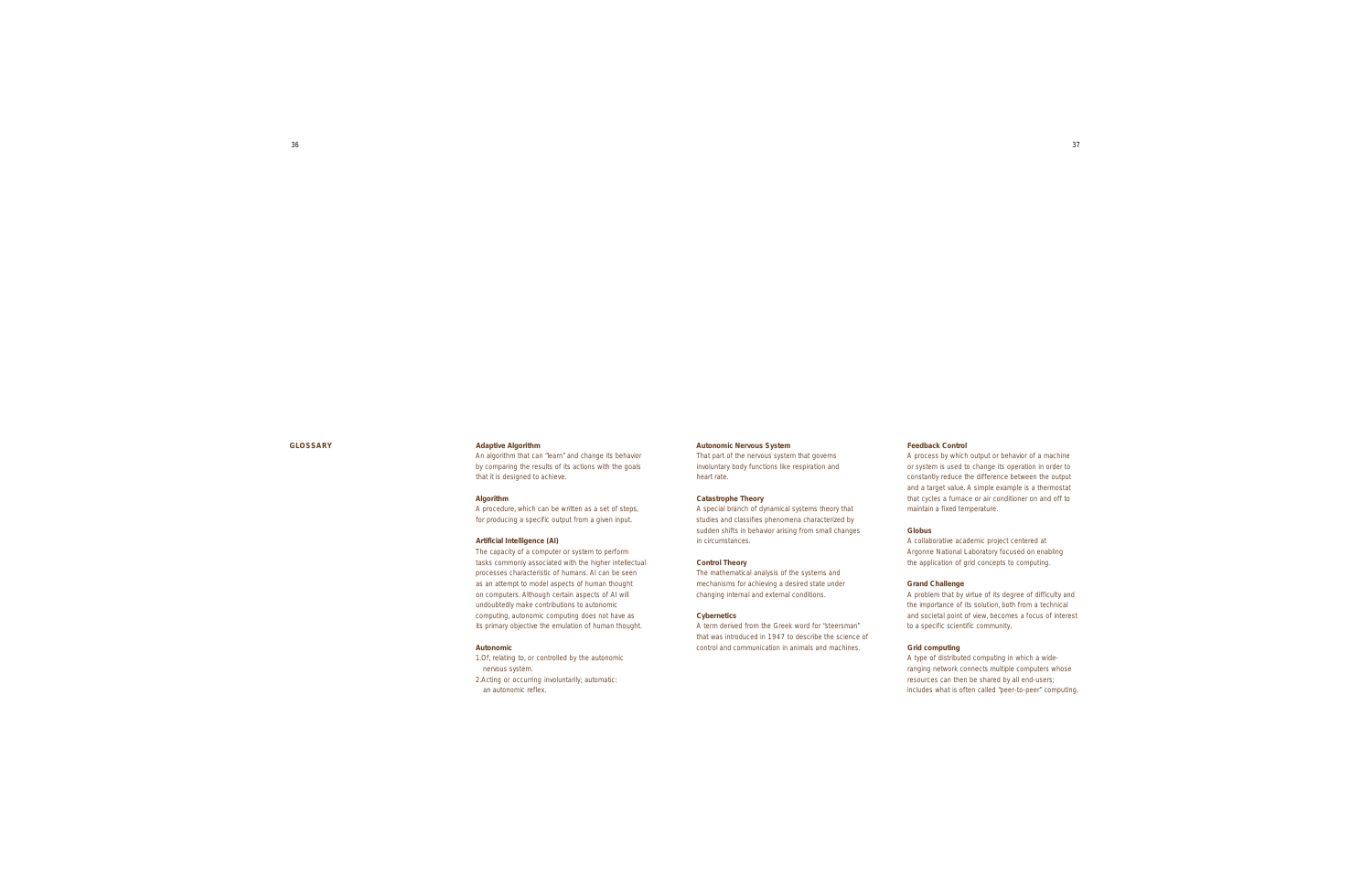#### **Homeostasis**

A physiological constancy or equilibrium maintained by self-regulating mechanisms.

#### **Policy-based Management**

A method of managing system behavior or resources by setting "policies" (often in the form of "if-then" rules) that the system interprets.

#### **Project eLiza**

An initiative launched by IBM in April 2001 to integrate autonomic capabilities into its products and services, including servers, storage, middleware, and various kinds of services offerings. It is a core element of IBM's autonomic computing effort.

#### **Quality of Service (QoS)**

A term used in a Service Level Agreement (SLA) denoting a guaranteed level of performance (e.g., response times less than 1 second).

#### **Redundant Arrays of Independent Disks (RAID)**

A way of storing the same data in different places on multiple hard disks. Storing data on multiple disks can improve performance by balancing input and output operations. Since using multiple disks increases the mean time between failure, storing data redundantly also increases fault-tolerance.

#### **Service Level Agreement (SLA)**

A contract in which a service provider agrees to deliver a minimum level of service.

#### **Web Services**

A way of providing computational capabilities using standard Internet protocols and architectural elements. For example, a database web service would use web browser interactions to retrieve and update data located remotely. Web services use UDDI to make their presence known.

© International Business Machines Corporation 2001 New Orchard Road, Armonk, NY 10504

#### $\bigcirc$

**This book is printed on recycled paper and is recyclable.**

Deep Blue<sup>®</sup> and eLiza are trademarks of International Business Machines Corporation or its wholly owned subsidiaries. Fortune 500 is a registered trademark of Time Incorporated. Linux is a trademark of Linus Torvalds. Apache is a trademark of the Apache Software Foundation. Captain Kirk is a trademark of Paramount Pictures. AT&T is a registered trademark. John Deere is a trademark of Deere and Company. Globus is a trademark of University of Chicago. InfoWorld is a trademark of International Data Group. Other company product and service names may be trademarks or service marks of others.

Printed in the U.S.A. October 2001

Design: VSA Partners, Inc.